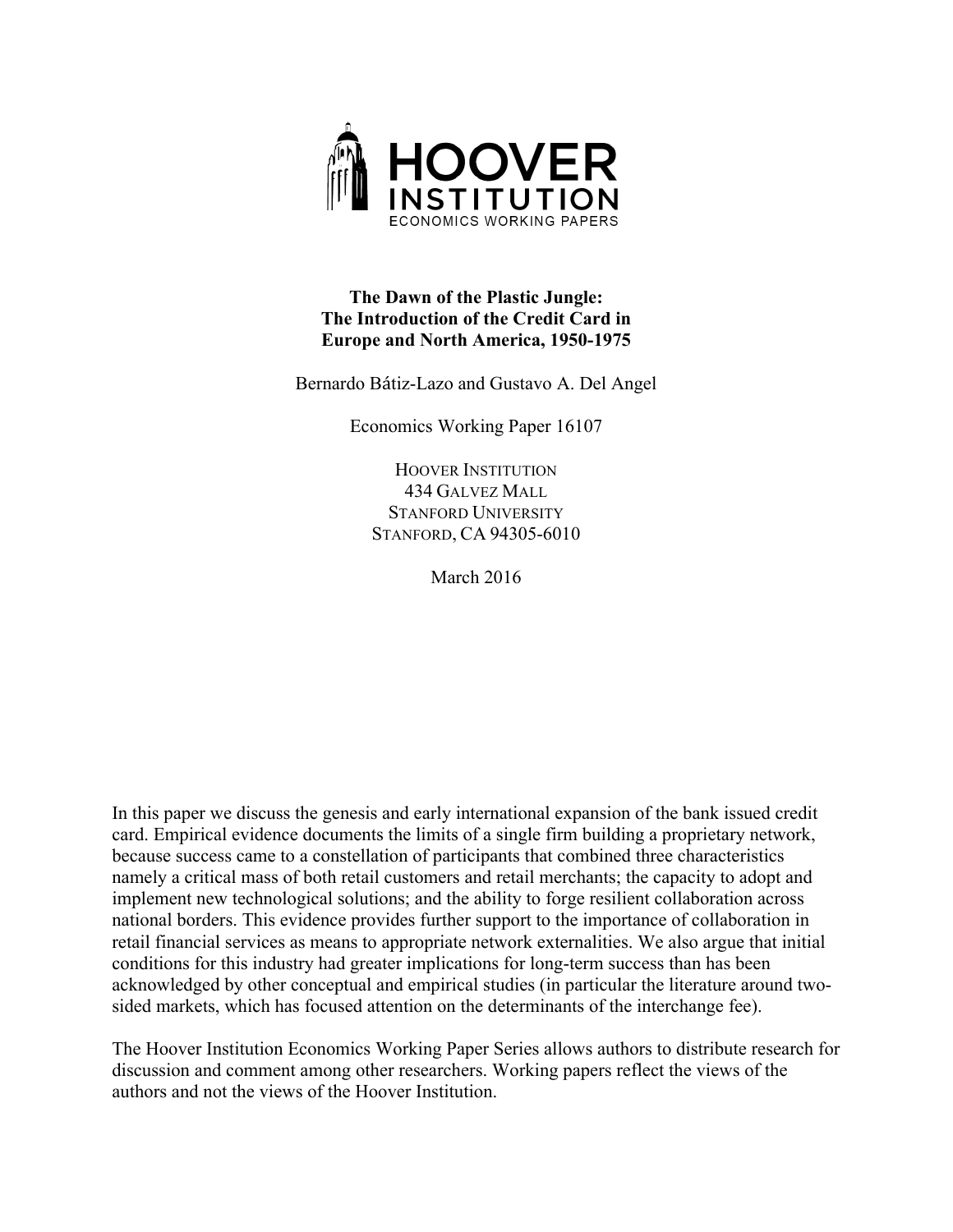The Dawn of the Plastic Jungle: The Introduction of the Credit Card in Europe and North America, 1950-1975 Bernardo Bátiz-Lazo and Gustavo A. Del Angel Economics Working Paper 16107 March 2016 JEL Code: E51, L5, N1, N2, N8 Kewords: Credit card, payments, cashless, two sided markets, payment tolls, Bank of America, Barclays, Banamex, Bancomer, Banco de Bilbao, British banks, Mexican banks, Spanish banks.

| Bernardo Bátiz-Lazo      | Gustavo A. Del Angel        |
|--------------------------|-----------------------------|
| <b>Bangor University</b> | CIDE and Hoover Institution |

#### Abstract:

In this paper we discuss the genesis and early international expansion of the bank issued credit card. Empirical evidence documents the limits of a single firm building a proprietary network, because success came to a constellation of participants that combined three characteristics namely a critical mass of both retail customers and retail merchants; the capacity to adopt and implement new technological solutions; and the ability to forge resilient collaboration across national borders. This evidence provides further support to the importance of collaboration in retail financial services as means to appropriate network externalities. We also argue that initial conditions for this industry had greater implications for long-term success than has been acknowledged by other conceptual and empirical studies (in particular the literature around twosided markets, which has focused attention on the determinants of the interchange fee).

#### Acknowledgments:

We are thankful for comments from José Victor Arroyo (Archivo BBVA), Joe Deville (Lancaster), Sergio Castellanos (Bangor), Carlos Larrinaga (Granada), Dave Stearns (Washington) and Sean Vanatta (Princeton) and Guillermo Zamarripa (Fundef-ITAM). The Fundación de Estudios Financieros (Fundef) in México provided the main financial support for this project. Authors also appreciate contributions form Fundación Emilio Soldevilla para la Investigación y el Desarrollo en Economía de la Empresa (Bilbao) and Conacyt (México). Research assistance from Gorka Fuente, Martha Tapia, Marta Tejedor y Nelly Vilchis is truly appreciated as is the support of staff at the different archives we visited in Mexico, Spain and the UK.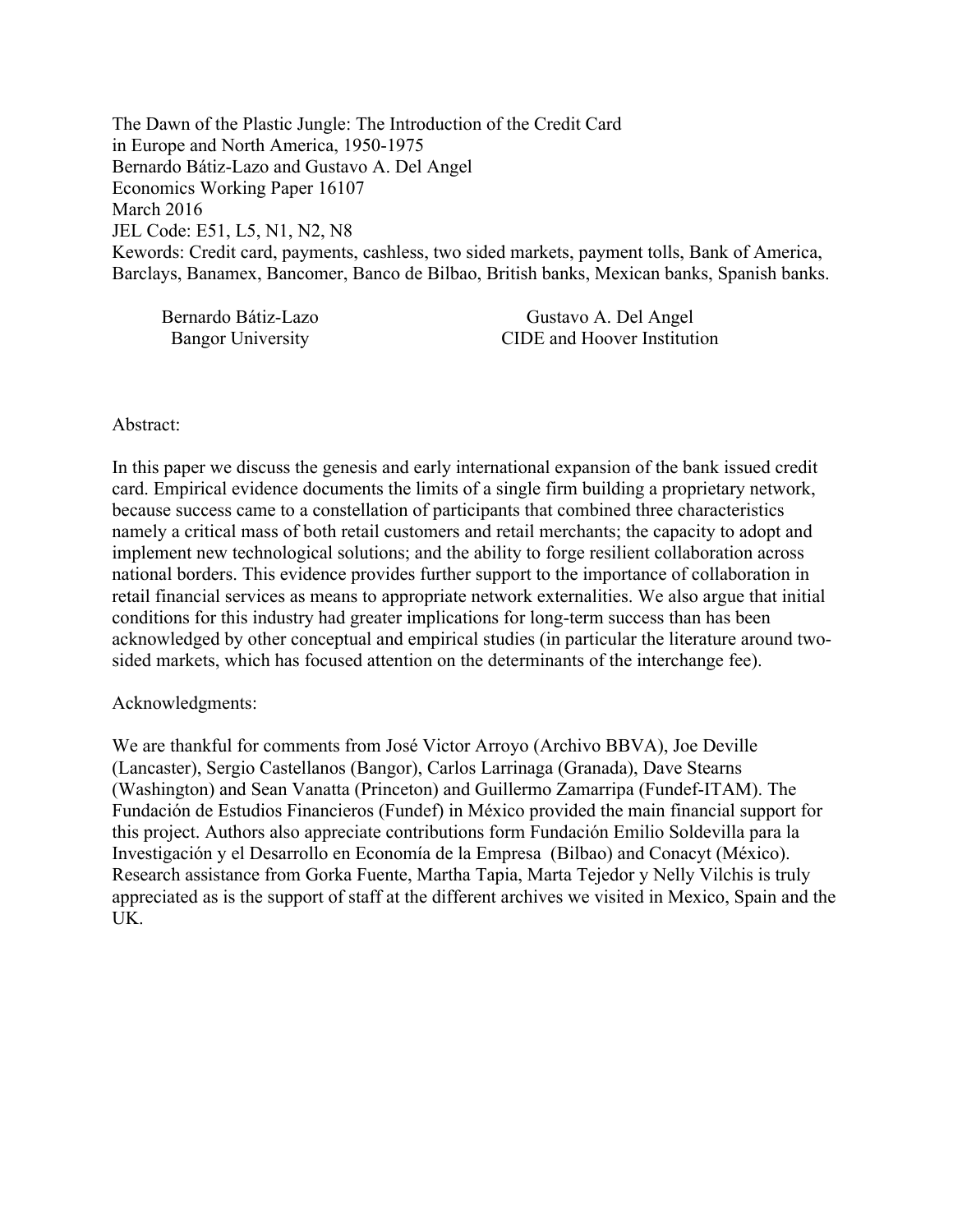# **1 Introduction**

 $\overline{a}$ 

Payment cards - credit and debit cards in the vernacular - are an integral part of today's payments ecosystem and a fact of life for urbanites of the  $21<sup>st</sup>$  century. No-one raises an eyebrow to the rather mundane fact that a piece of plastic enables the transfer of value. At the same time, the companies and financial institutions involved in this industry have grown into significant multinational corporations. For instance, almost 60 years from its origins in 1958 as BankAmericard in California, Visa boasts impressive numbers: 2.4 billion cards issued by 14,100 financial institutions based in 200 countries and territories in  $2014<sup>1</sup>$  Its worldwide network transfers value an average rate of "56,000 transactions per second reliably, conveniently and securely."<sup>2</sup>

In this paper we detail the emergence of the bank<sup>3</sup> credit card to address the question of how and why it was successful in terms of both business volume and across borders in the context of other contemporary innovations in retail payments. At its dawn half a century ago, the bank credit card was a relatively specialized project, involving substantial investment in industry specific assets. There was no overwhelming evidence of an unmet consumer need while for banks, it was not a well define strategy, and there was scepticism and caution about investing in developing this infrastructure given the poor track record (i.e. low business volume, high delinquency and fraud) observed in pioneering credit card schemes in the USA. All this played into the naturally prudent and conservative instincts of the 1960s banker, even though there was a relatively simple retail payments ecosystem at the time. Hence it was uncertain that the bank credit card would succeed or even take a predominant role as a medium of payment. 

However, the business model developed by BankAmericard and Interbank (today MasterCard) in the mid-1960s delivered profitability much

<sup>&</sup>lt;sup>1</sup> Data as of December 2014. Source: http://usa.visa.com/about-visa/our-business/globalpresence.jsp (accessed  $4/Aug/ 2015$ ).

 $2$  Global average for Visa Inc for the first quarter of 2015. Source: http://usa.visa.com/aboutvisa/our-business/global-presence.jsp (accessed 4/Aug/ 2015).

 $3$  We use the term "bank" to denote a deposit accepting financial intuition operating through different distribution channels in markets characterized by low value, high volume transactions.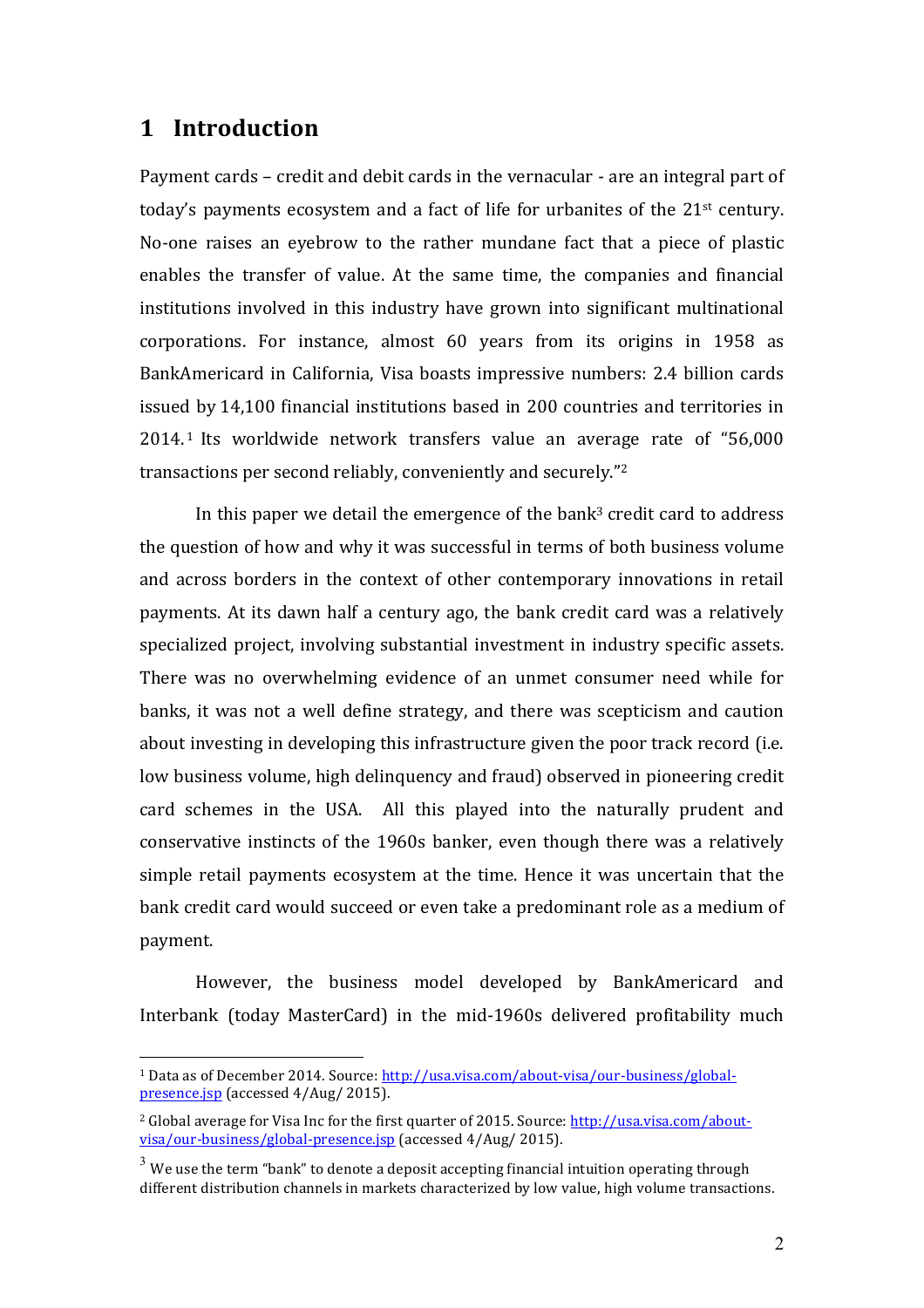sooner than originally expected to many of the early adopters inside and outside of the USA. In our view there were three important preconditions for the success in the implementation of credit card schemes by banks, which were essential to build a "critical mass" and an infrastructure of adequate scale. We argue that one of these preconditions for success was the importance of a large distribution network (in the form of retail bank branches) servicing a large customer base of individuals and merchants. Second, success was also contingent to investments in developing the skills, organisational processes and procedures to adopt dedicated computer technology to support the credit card project (so that efficiency in operations enabled capturing economies of scale). A third source for the long-term success of bank-issued credit card was international co-operation. As a result of documenting these three preconditions, research in this paper offers evidence of the transformation of a retail payment technology from a proprietary payment system into a payments network.

More significantly and along the lines of Mair  $(1999)$  and Liebowitz and Margolis (1990), evidence documented in this paper questions the tendency towards explanations from economic theory. This enables shedding further light into how the initial conditions for adoption and industry configuration can have a long-term impact. In our case, we tackle the conceptual framework dealing with markets with multiple externalities that has become dominant to explain the growth and behaviour of the credit card market (Rochet and Tirole 2006; Armstrong 2006; Verdier 2006). Our evidence suggest there were important contextual aspects of retail banking which help to explain the long-term success of the bank credit card but which have been otherwise been neglected, namely the availability of a critical mass of clients, international scope and the capacity to invest in technological infrastructure.

The reminder of this study is organised as follows: the next section details conceptual and empirical issues that commonly frame research into the credit card industry. The third section offers detail evidence of the cross-border growth of credit cards during the late 1960s and early 1970s. The fourth and final section concludes.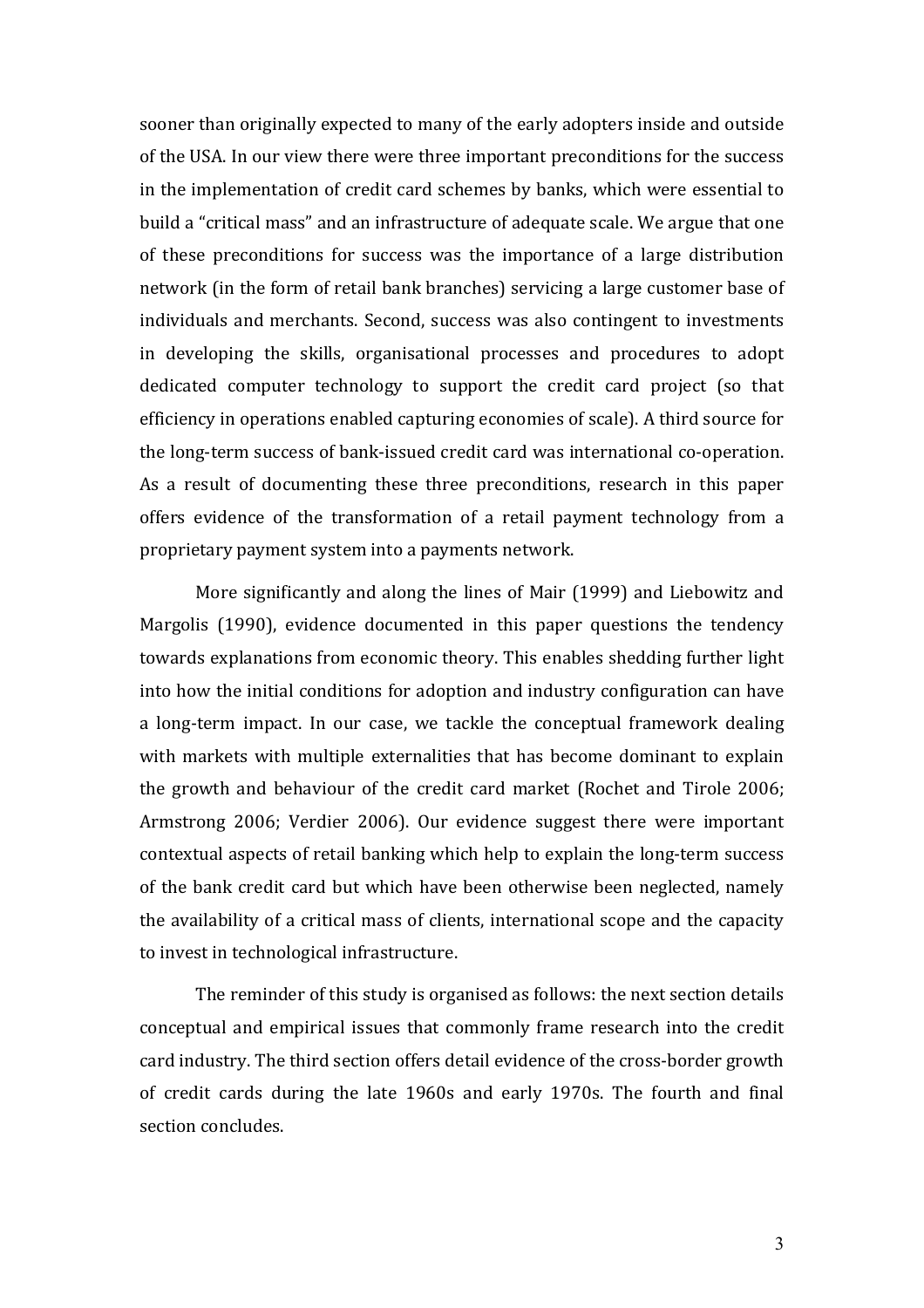# **2 Concepts and their Limitations**

## **2.1 Researching the bank credit card**

The adoption of new payment solutions is an important a topic in the history of retail financial institutions in its own right as well as to better understand today's challenges by electronic payment methods such as mobile and cryptocurrencies. Paying with plastic required building "pipelines", "highways", "rails", authorization procedures and other organizational and technological infrastructures that enabled subsequent moves in the direction of a cashless economy (Bátiz-Lazo, Haigh, and Stearns 2014; Maurer 2012, 2015). To little surprise credit cards have been subject to a number of studies from the seminal contributions of Baxter (1983), Ausubel (1991), and Evans and Schmalensee  $(2005)$ , to the popular histories such as Manning  $(2000)$ , industry insider recollections like Mandell (1990). The credit card is also a topic of a large number of systematic contributions such as the history of Visa by Stearns (2011b), retail credit by Olegario (2016), retail debt by Hyman (2012), credit card fraud by Vanatta (forthcoming), and the exploration of the sociocultural by Deville (2013), Ritzer (1995) and Róna-Tas and Guseva (2014). The breadth and depth of systematic, regulatory and industry studies around credit cards challenges any scholar to offer a comprehensive summary of this literature. But in spite of this attention, there is relatively little understanding of how credit card networks outperformed alternative payment technologies as well as the apparent lack of immediate success of investments by a single multinational to articulate cross-border retail payment solutions.

With that aim in mind, we articulate an international comparison to identify common aspects and patterns that belong to the emergence of credit cards while validating our argument by dissociating those patterns from contextspecific factors. In this process, we reject naïve suggestions that financial institutions identified and adopted the best technology so that international dissemination of the credit card is a consequence of its success in reducing transaction costs. Our empirical results suggests that such a view and common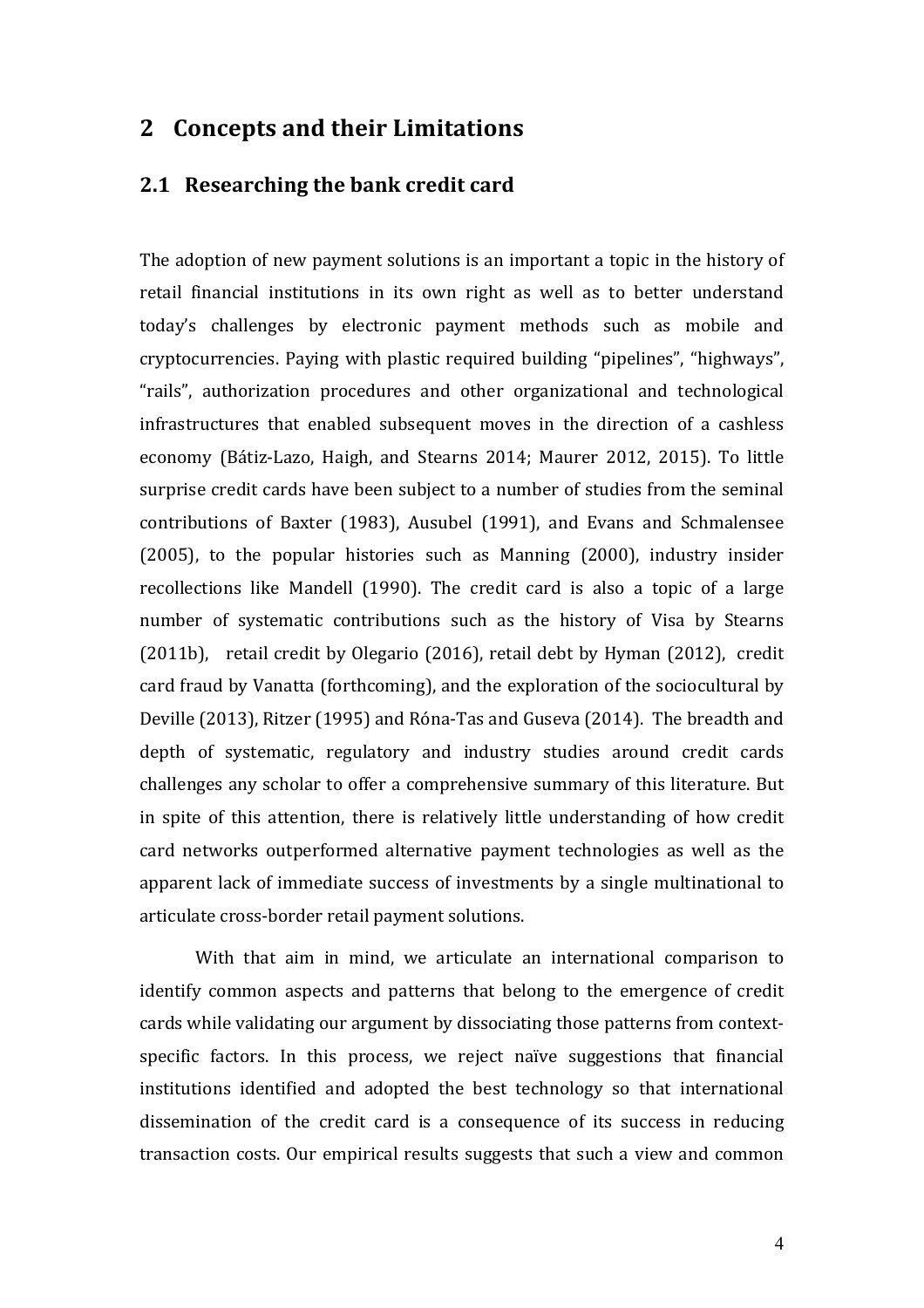wisdom beliefs might be incorrect since the use of pre-existing technologies and processes played a key role in cross border adoption of credit cards, while standardization arrived after a number of individual projects were operational. These results are novel as the process of adopting payment cards in economies with different degrees of financial development is relatively unknown.

Following the seminal contribution of Hannan and McDowell (1987), research in this paper explores the drivers of technological change behind the adoption of credit cards in four very different competitive environments: Mexico, Spain, UK, and USA. This enables comparing different regulatory and competitive environments as portrayed by two Anglo-Saxon (UK and USA) and two Spanishspeaking countries (Mexico and Spain); as well as the dissemination of credit cards in Europe and North America and therefore the adoption of financial technology in the presence of different attitudes towards personal debt. We thus explore the interaction between firms during the process of adoption and adaptation of a new and relatively homogeneous financial technology by firms in the same industry but subject to widely varying market conditions.

But in sharp contrast to Róna-Tas and Guseva (2014) study of the credit card in transition economies during the 1990s and early 2000s, our research looks as capitalist economies at the dawn of the innovation. Evidence emerged from surviving business records stored in bank's institutional archives (while those from Spanish and Mexican banks were previously unexplored),  $4\overline{ }$ contemporary articles in newspapers (ABC, Financial Times, The Times, American Banker and Christian Science Monitor), staff magazines (Spread Eagle, Barclaycard Magazine, Barclaycard Merchant News, Noticia Propia, Información al Personal), magazines (The Banker, The Economist, Time), corporate histories (Ackrill and Hannah 2001; Del Angel 2007; Vander Weyer 2000), annual reports, as well as interviews with key actors. This evidence allowed us to explore the extent to which a competitive milieu affects the adoption of a new financial product or service. In this regard, it could be argued that different stages of financial development influence the timing of the adoption of a financial

<sup>&</sup>lt;sup>4</sup> Archivo Histórico BBVA (Banco del Bilbao and Banco de Vizcaya) in Spain; Archivo Histórico Banamex; Archivo Centro de Estudios Espinosa Yglesias and Biblioteca Lerdo de Tejada (Secretaría de Hacienda y Crédito Público) in Mexico.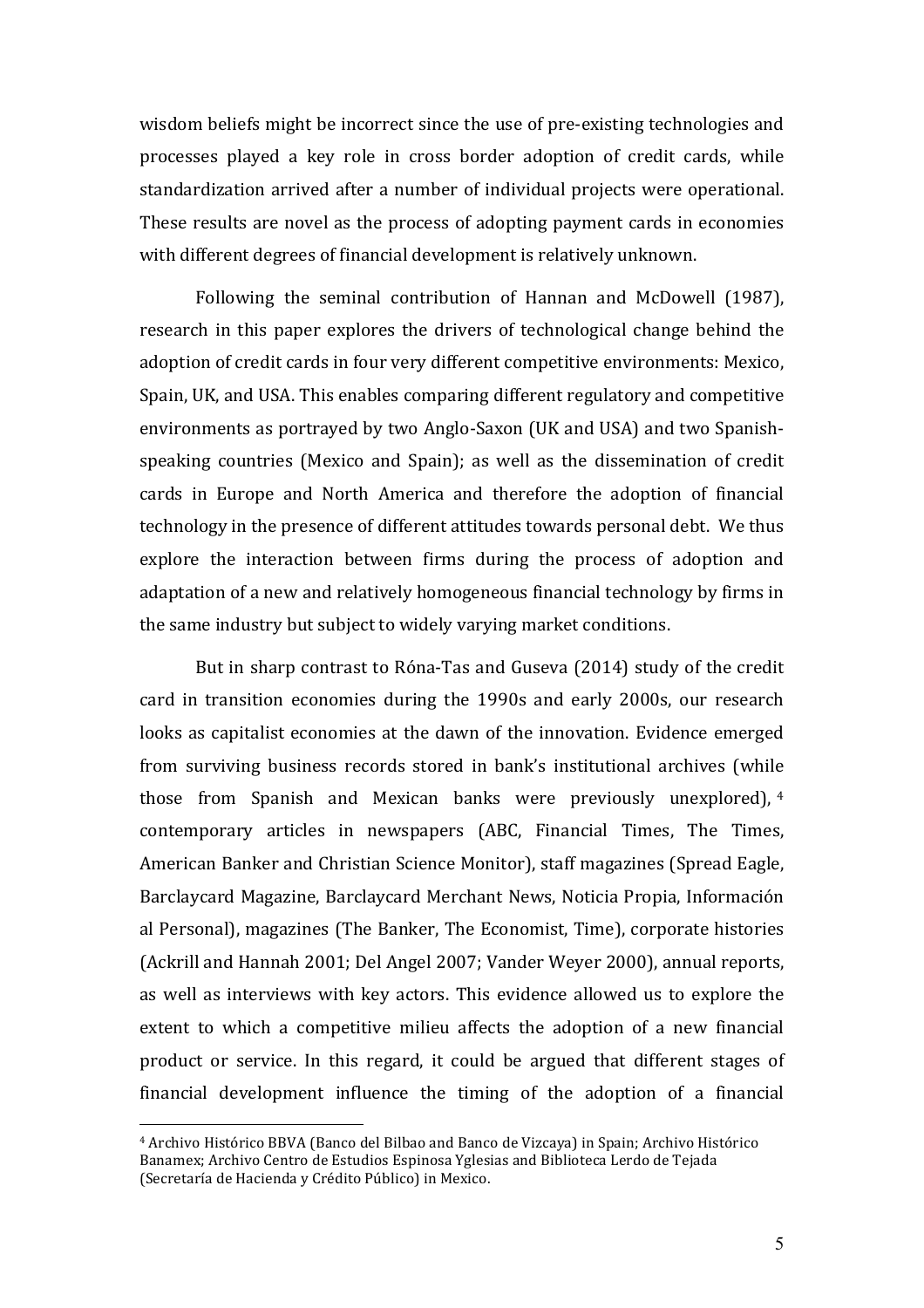innovation. However, as evidence documented in this paper suggest, this may not always be the case.

Credit cards issued by retail banks emerged alongside other innovations in retail financial services such as cheque guarantee cards, personal loans, hire purchase (instalment credit), overdrafts, traveller cheques and the early forms of electronic transfers and cash dispensers.<sup>5</sup> The success in the implementation of many of these innovations marked a transformation in retail finance from promoting savings and frugality to encouraging debt and consumerism (Ritzer 1995, 9). 

Bank issued credit cards started as relatively specialized project while aiming to find alternative ways to distribute retail financial services. They appeared on the back of travel and entertainment (T&E) cards, which pioneered a non-cash solution for on-the-spot payments across different merchants, in different countries. Many of the early attempts failed. However, six years after the introduction of its own credit card, Bank of America (BoA) turned a profit while directors were looking to increase scale through a franchising system that enabled the creation of a national credit card and, at the same time, circumvent legal restrictions to geographic growth within the USA. Stearns  $(2011b)$ documented this process in detail and comments on how the franchising system surpassed original expectations and banks recuperated their investments faster than expected. Chart 1 corroborates this finding while portrayng the growth and subsequent expansion of the credit card the United States after the entry of BoA and Interbank as a multi-bank project. Chart 1 illustrates advances granted by bank backed credit cards from 1967 to 1975 growing from 820 million to 9.1 million dollars. This bears witness to the success of both the BoA and Interbank projects.

#### **[Insert Chart 1 around here]**

<sup>&</sup>lt;sup>5</sup> "New Phase in Britain's Bank Revolution", *Banking* June 1, 1966; pp. 44-45.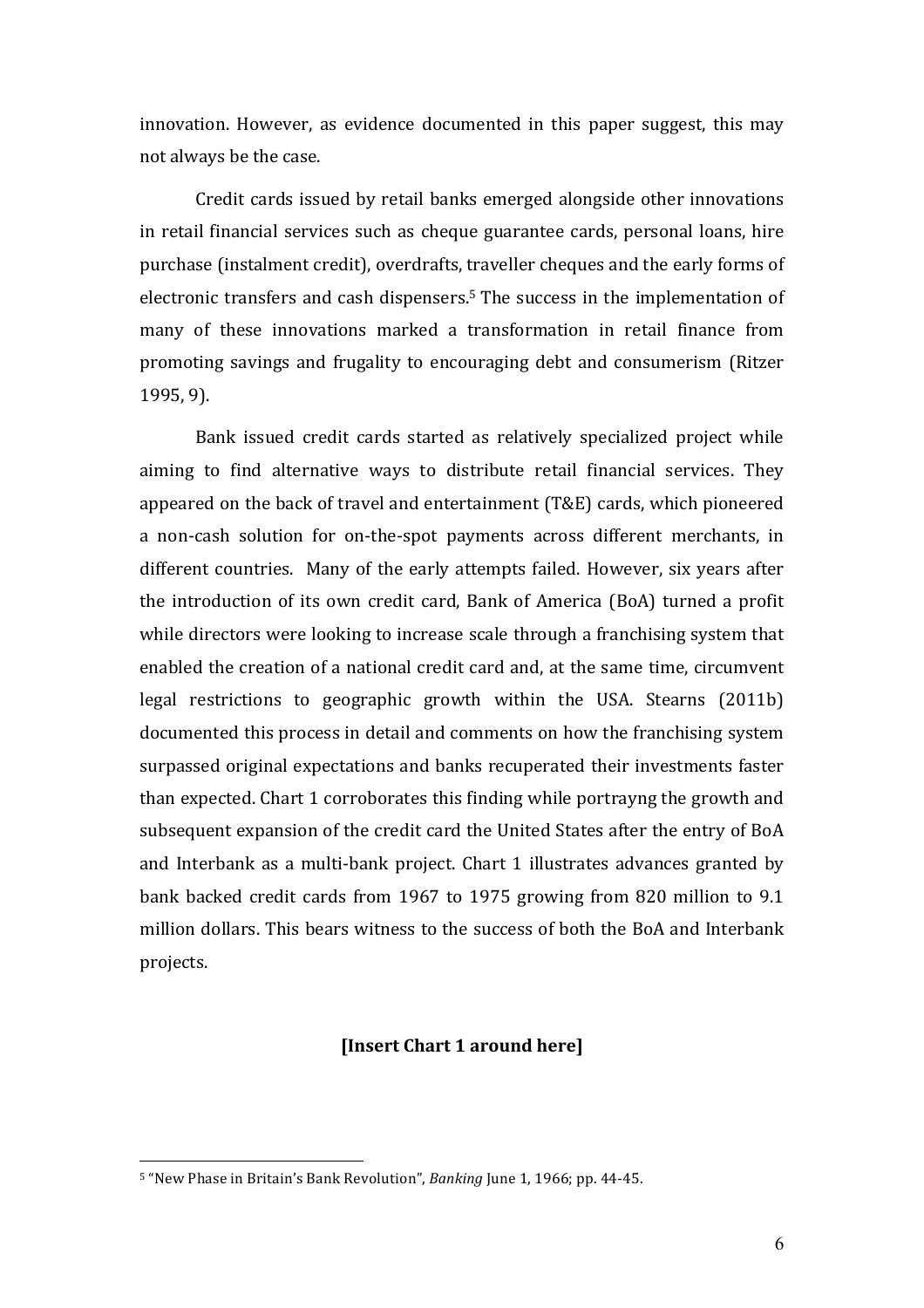But success was not limited to the USA as both BoA and Interbank expanded across borders between 1967 and 1975. A number of reasons explain this international success. First, financial institutions in our sample were significant players in their domestic market before investing in a credit card scheme.<sup>6</sup> Pre-established distribution networks facilitated massification. At the same time, credit relationships with large retailers were critical for the uptake by other merchants. These two aspects accelerated the process to capture network enhancements. Second, computerization was a requirement for successful management of the clearing of credit card vouchers. Applications of computer technology were key to enable economies of scale while framing the development of payment card networks as we know them today. In summary, like many other business histories that of the bank-issued credit card is a success story of computerization and globalization. Moreover and as expected by Chandler (1990), banks that captured "first mover advantage" evolved to become significant, independent, international players.

International competitive collaboration is also a key feature of our story. For instance, Visa owes its initial success to branching out of the USA into the UK to Barclays; into Mexico to Bancomer; and into Spain to Banco de Bilbao (the last two now part of the Spanish group BBVA). Visa's international growth took place at a time when alternative bank-issued credit card schemes remained local and while cross-border investments of proprietary systems (such as Diners Club and American Express) were still in the process of achieving critical mass. Competitive collaboration amongst banks in different countries, supported and co-ordinated by an international card provider is essential to explain both standardization and the rapid success of the bank-issued credit card project.

In short, success resulting from coordinated transnational efforts rather than the strategic vision of a single company or person is the backbone of our

 $6$  According to Ackrill and Hannah (2001, 396 and 9), in 1970 Barclays employed 54,905 people domestically (33% of total staff and 6% of UK financial services employment) at the same time, the bank had 3,215 branches in the UK (mostly through England and Wales) which represented 65% of Barclay's total and 23% of total British bank branches. For the same year, Banco de Bilbao had 422 branches or 10% of the total branches of Spanish commercial banks (Annual report, May 1971). The Bilbao's network distributed across all Spanish provinces and provincial capital cities (with the exception of Huesca and Pontevedra) giving it access to a potential market made out of  $84\%$  of the total population and  $88\%$  of total income (idem).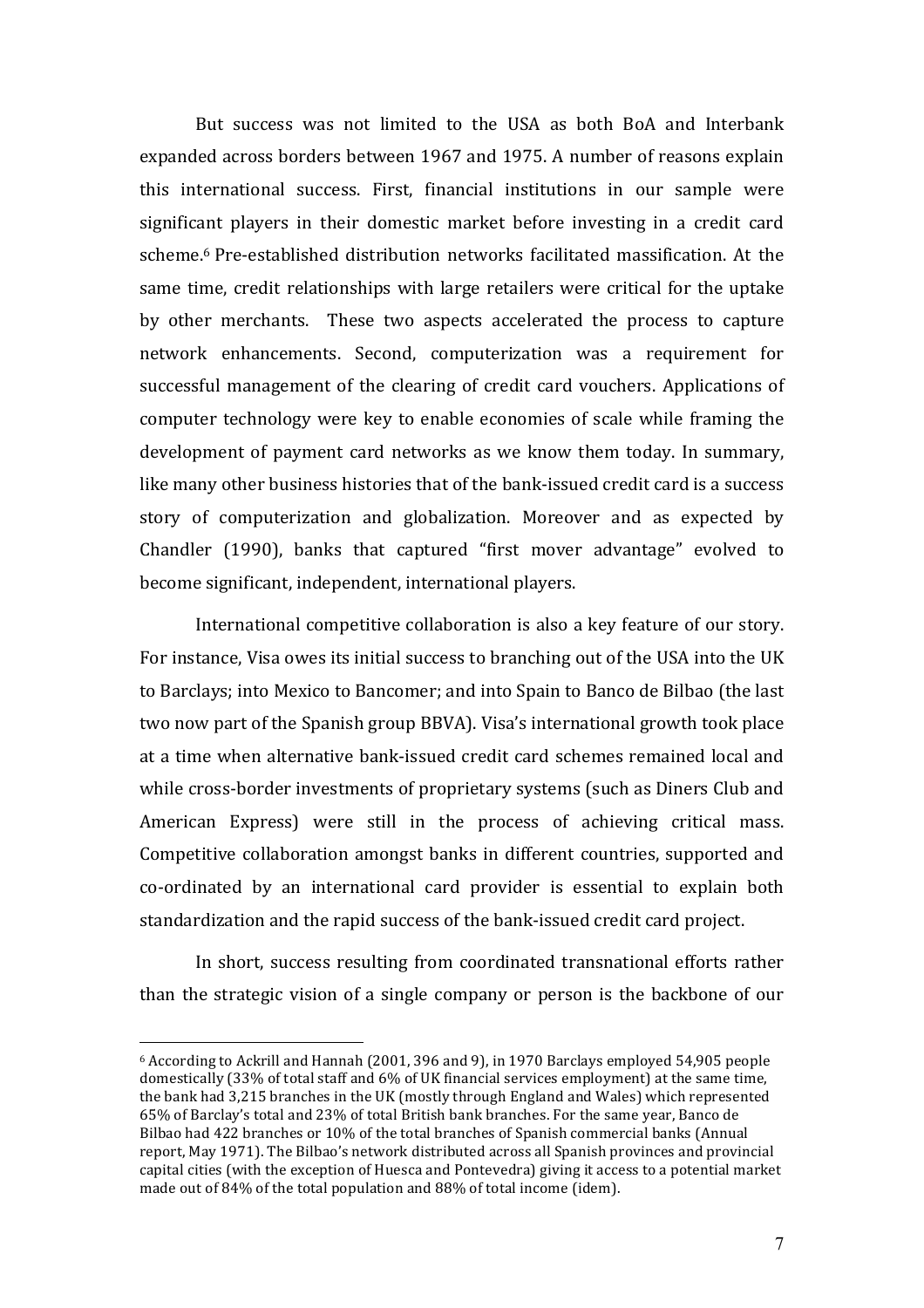story. It also provides further empirical support to the idea that firms can simultaneously engage in competition and co-operation as well as the importance of central coordinating entities for the long-term success of so-called "horizontal alliances", "competitive collaboration" or "coopetition" (Bátiz-Lazo 2004; Bátiz-Lazo and Maixé-Altés 2011; Bátiz-Lazo and del Angel 2003; Maixé-Altés 2015; Del Angel 2011; Bátiz-Lazo, Karlsson, and Thodenius 2014). Research findings are also consistent with those suggesting ownership and organizational structure have greater importance on network size and survival than being an early entrant to the industry (Hayashi and Wang 2011).

## **2.2 Two sided-markets**

 $\overline{a}$ 

Payment card transactions occur in a market involving several players: the retail consumer (i.e. cardholder), their bank (issuer), merchants, their bank (acquirer), and a network operator or platform, who coordinates and sets rules.<sup>7</sup> The two sets of end-users (customers and merchants) interact simultaneously.

Paying with plastic is subject to network externalities (Evans and Schmalensee 2005; Evans 2011; Verdier 2006). Anyone can issue plastic money but its success will depend on acceptance (Bell 2001; Wray 1990, 2004). Thus a payment card scheme will be successful as it signs up the greatest number of cardholders and merchants. But there is a conundrum: retail customers will prefer the card with the greatest number of merchants while the latter the scheme with the greatest number of cardholders. Having to solve the demand and supply side of the market simultaneously is the key feature of the so-called two-sided markets.

The research agenda of two-sided markets was established through the seminal contributions of Rochet and Tirole (2002, 2006), Armstrong (2006) and empirical validation by Evans and Schmalensee (2005) while the latter explored the credit card industry in the USA. The novelty of the two-sided market

 $<sup>7</sup>$  The rules specify the nature and characteristics of instruments are accepted by the system in</sup> the form of payment, the characteristics of acceptance points, risk management, the clearing mechanism and the proceeding of funds transfers (Verdier 2006, 38).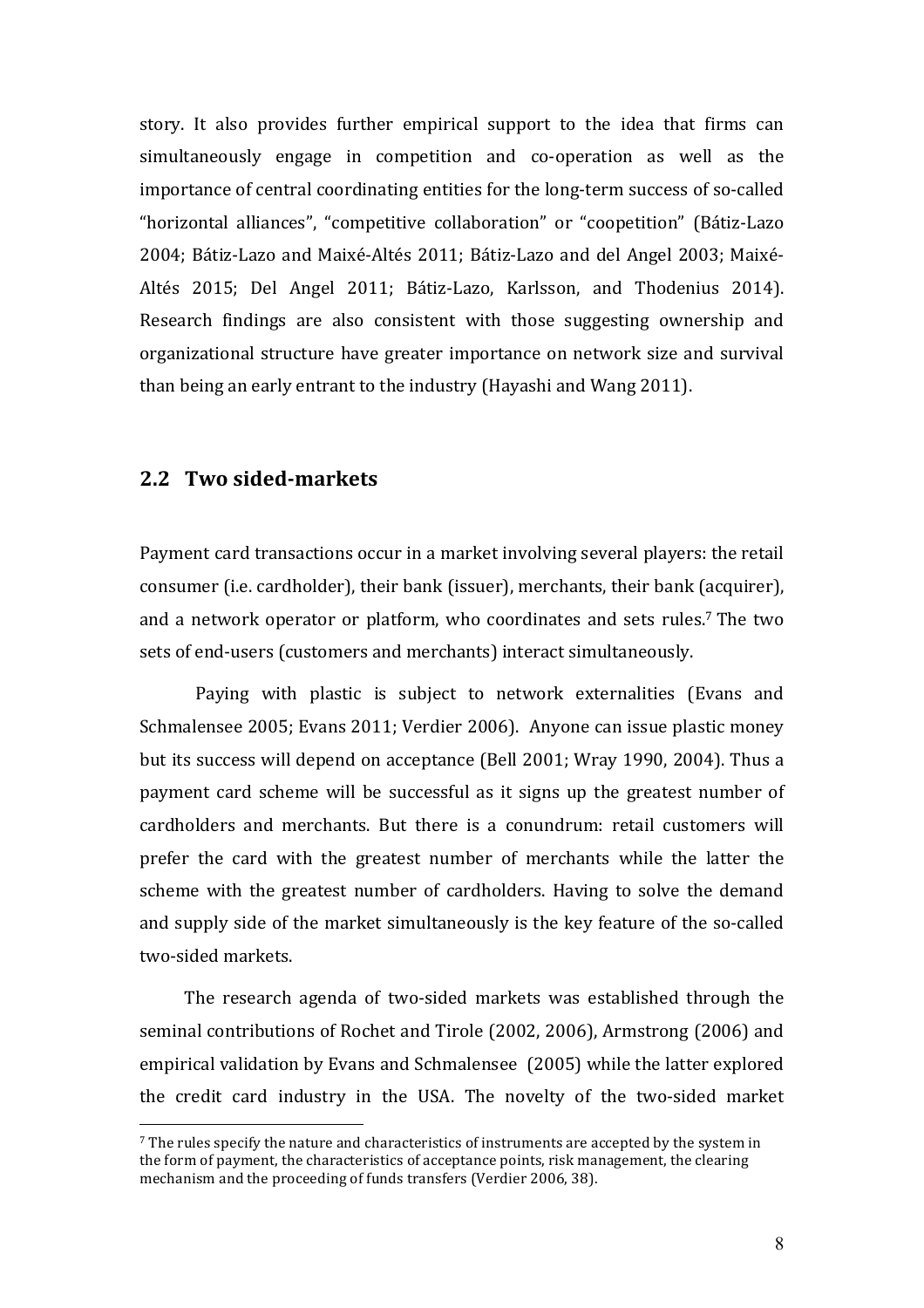approach, in explaining the workings of retail payment systems, was formalizing the existence of indirect network externalities between at least two distinct groups of users, typically cardholders and merchants (Verdier 2006, 38). This as the value of the network for one set of consumers increases as the number in the second set also increases. The payment system is then seen as an intermediary network, which facilitates the interactions between end-users and internalizes the externality, while trying to get both sides of the market on board by choosing appropriate prices. This line of research has also to argued that failure to account for the consequences of interlinked demand between the two sides can lead antitrust analysis into serious error (Evans and Schmalensee 2008).

According to Williams (2015), empirical evidence supporting two-sided markets is rare and inconclusive. This has not deterred others from using the two-sided market framework to explore issues of regulation of credit card fees (Carbó-Valverde, Chakravorti, and Rodriguez Fernández 2009; McAndrews and Wang 2008). Indeed, growing interest around ideas of two-sided market resulted in the thrust of the discussion about credit cards in a number of empirical studies and conceptual discussions focusing on the economics behind the interchange and card fees and their role to discipline behaviour (e.g. Carbó-Valverde, Chakravorti, and Rodriguez Fernández forthcoming). The focus on the economics of the interchange and card fees is justified as they are seen as the incentive for retail consumers to abandon cash and use other means of payment. However, this not only ignores the sunk (i.e. irrecoverable) costs of building the retail payment infrastructure but goes against increasing reports by banks and retailers of the increasing costs of managing cash. Also, *ceteris paribus*, paying with plastic will reduce social welfare because of fees and other "tolls" inhibit parity of value in the exchange of goods and services for money (Maurer 2012).

Focus on the economics of the interchange and card fees was partly supported by poor cost accounting within retail financial institutions (e.g. Drury 1994, 1998; Bátiz-Lazo and Wardley 2007). But has obscured the process through which economic agents come together to form a platform. Indeed, in 230 words Evans (2011) describes the formation of the BoA credit card franchise model, to devote the rest of his analysis to the interchange fee. In a similar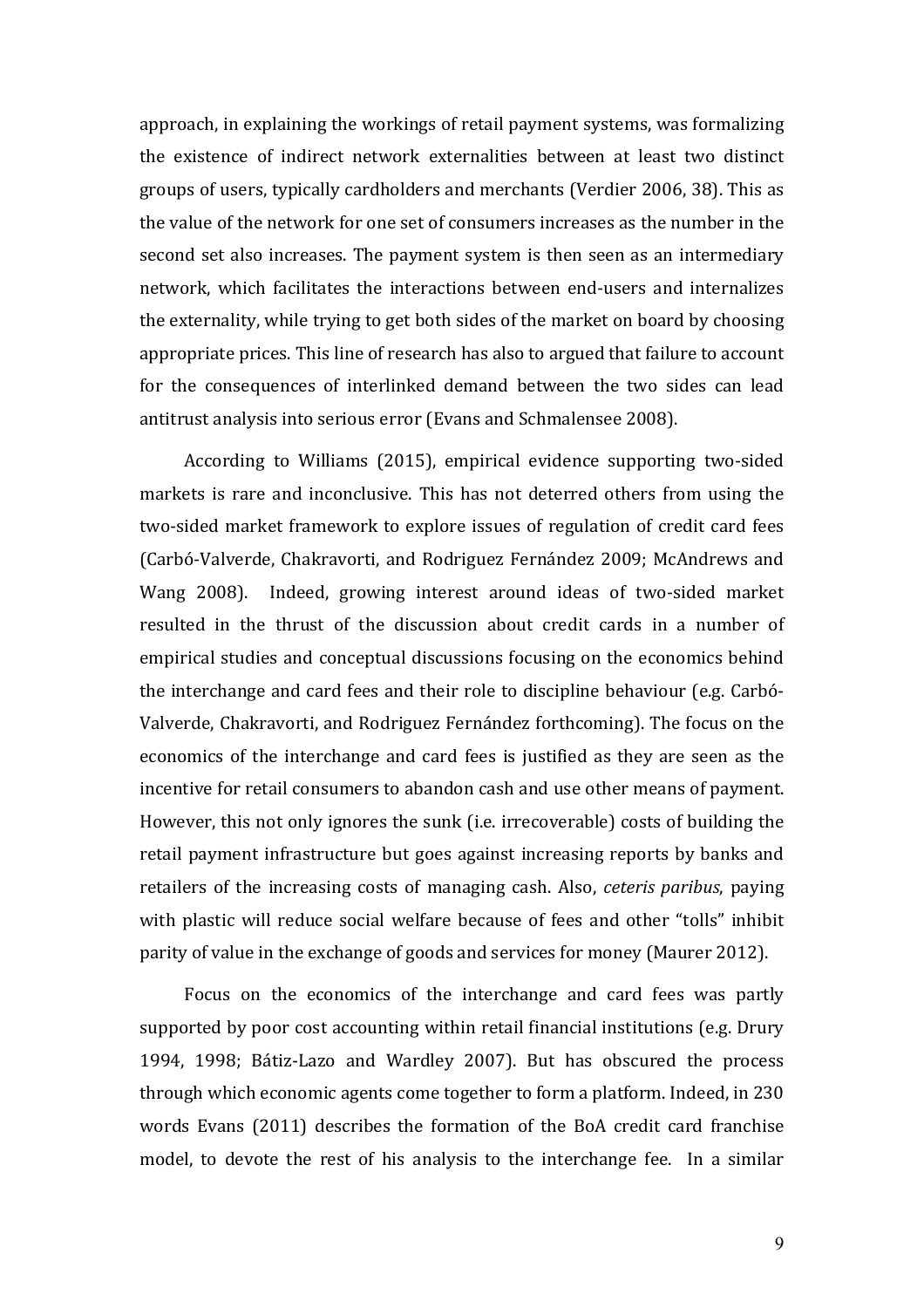manner Armstrong (2006) considers the implications of alternative technologies for competition in double-sided markets but not how the institutional arrangement came about. It is thus the case that the double-sided narrative considers the market only once it has formed and stabilized.

This suggests how there is relatively little understanding of the "invisible, subterranean" nature of value transfer in today's retail payments ecosystem (Maurer 2012, 28 and 31). Specifically, how at the birth of the credit card networks, the business model was understood not as providing credit but placing a "toll" on settlement (Maurer 2012, 17). This is a business model in which a financial institution generates income though an alternative to cash when exchanging value. Moreover, not only has little been said about this process in an international comparative perspective but focusing research on the interchange fee ignores that "non-discrimination" clauses obscures payment choices for consumers, who ultimately assume the cost of discounts paid by merchants and are seldom placed with appropriate costs and benefits of using alternative payment media to solve on-the-spot on-the-spot transactions.

## **2.3** Open and closed loop payment systems

In contrast to the discussion around two-sided markets, industry studies have taken notice of differences in institutional arrangements. These studies will typically categorize behaviour within retail payments in general and the credit card industry in particular as being "open" or "closed" loop (Verdier 2006).

In a "closed loop" payment network there is no intermediary setting rules nor interchange fee, the bank (or retailer) acts both as issuer and acquirer. The primary source of revenues is the combination of the discount fee charged to merchants who accept the card (or who sell through the retailer) plus an annual fee paid by cardholders. Examples of "close loop" or limited purpose payments networks include Amazon vouchers, American Express or store cards (Verdier 2006, 41; 2011, 273). These networks are also called "three party" or "proprietary" systems.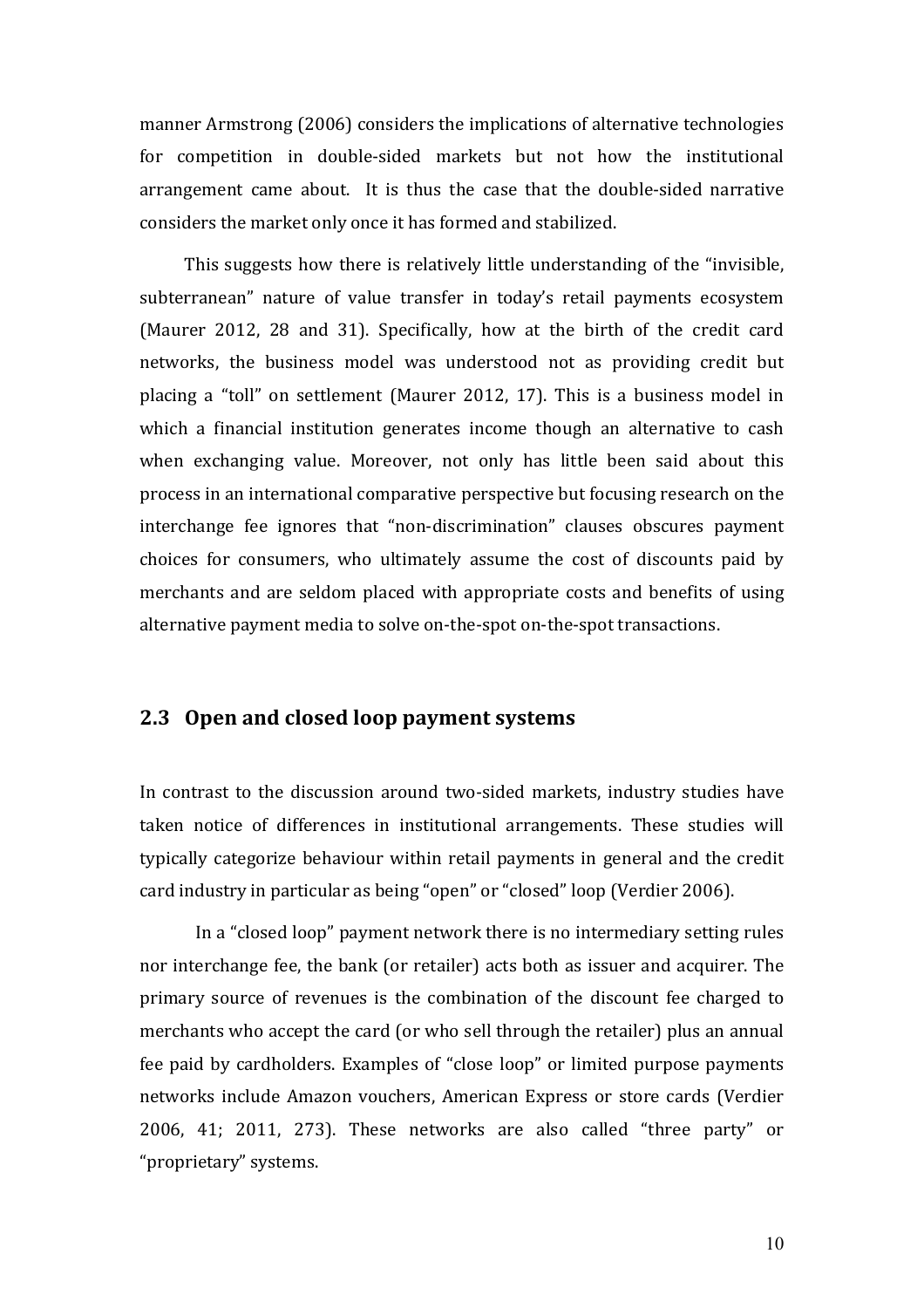Different banks serve end users (i.e. cardholders and merchants) in an "open loop" payment network. There is also a marquee company, who coordinates and sets rules (Bátiz-Lazo and Hacialioglu 2005). In this network the issuer earns interest from the cardholder on the loan provided at the time of purchase, and may charge an annual fee for the use of its card. The issuer also earns an interchange reimbursement fee from the acquirer, while the acquirer charges the merchant discount fee for cashing the card receipts. The marquee company will charge processing and servicing fees from issuers and acquirers and is not involved in the lending process. Thus, the marquee company is a clearing house that is not exposed to any credit risk and earns revenue on the volume of transactions carried out through its cards. Visa, Discovery and MasterCard are considered "open loop" payment networks (Verdier 2006, 41; 2011, 273). "Open loop" networks are also known as "four party" or "payment association" systems.

In what follows we focus on the transformation of credit cards from "closed" to "open" loop networks. Throughout the discussion we adopt the terms "proprietary" and "payment" network to denote "closed" and "open" loop networks respectively. This because the distinction between "open" and "closed" loop is not consistent across industry studies as there is widespread disagreement as to what constitutes a "closed" loop network.<sup>8</sup> The latter are often seen as the equivalent of paper gift certificates while, as above mentioned, payment networks consider the whole universe of plastic means to exchange value.<sup>9</sup> However, the notions of payment and proprietary network enables us to bring back historical examples to ascertain the dynamics transformation of systems building around a single company into a system of multiple players.

 $8$  See for instance, definitions in the industry digital media: http://www.mastercard.com/us/company/en/docs/All\_About\_Payment\_Cards.pdf and http://www.creditcards.com/glossary/term-open-loop.php (accessed November 23, 2015).

 $9$  Although payment with debit cards becomes popular in the 1990s, both Bátiz-Lazo, Haigh, and Stearns (2014); and Stearns (2011b) detail a first attempt at a debit card in the 1970s.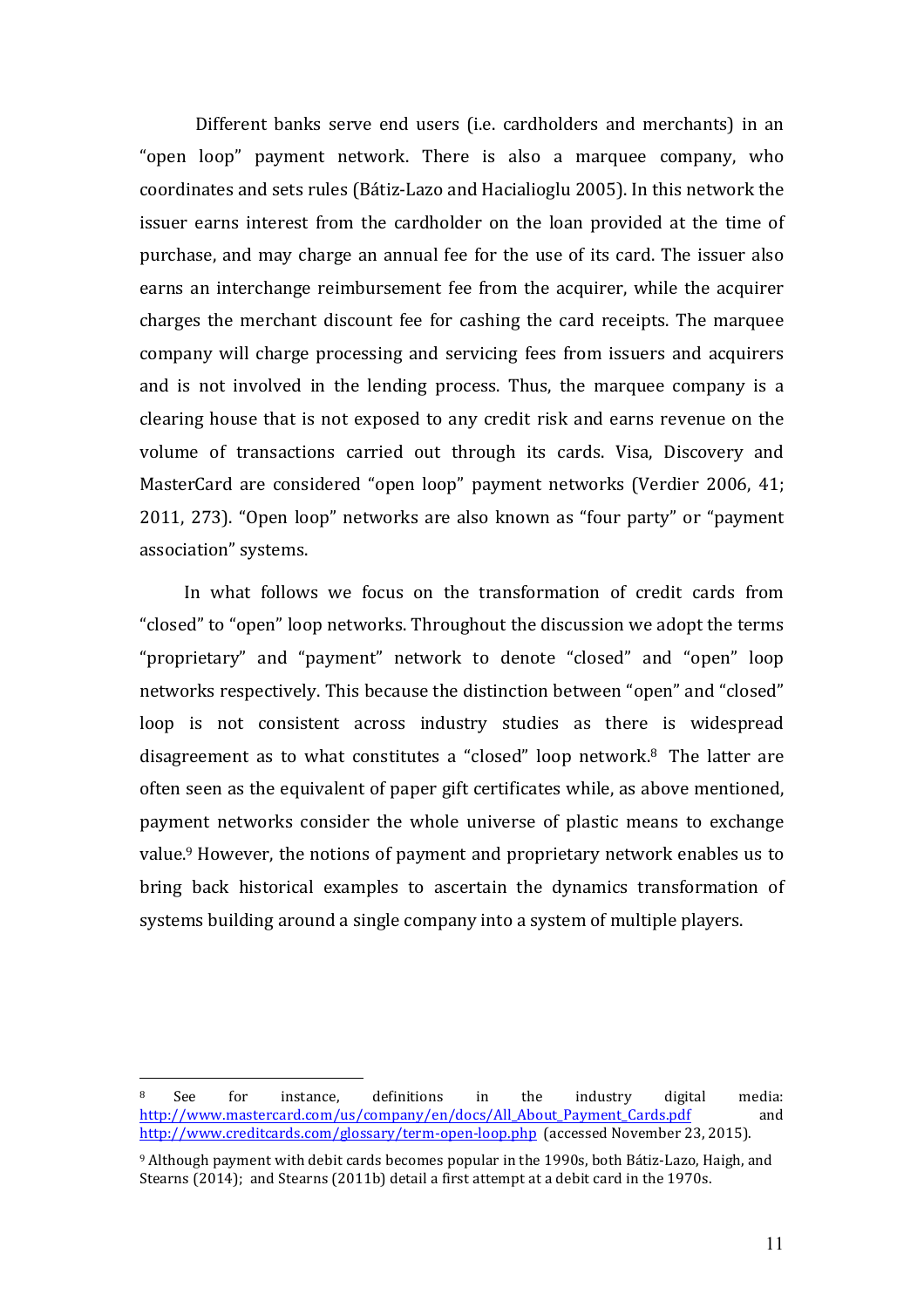# **3 The Dawn of the Bank Credit Card Business Model**

## **3.1 Forerunners and early offspring's**

The credit card first appears in Edward Bellamy's highly influential 19th century socialist novel *Looking Backward* (2000 [1888]). Bellamy describes them as a "piece of pasteboard" which stores the equivalent in dollars to a citizen's share of the community's annual production  $(p. 64)$ . Value was redeemed in public storehouses where the card was punched or picked by a clerk to reduce its value.

In commerce, credit cards appear in petrol stations and department stores during the early  $20<sup>th</sup>$  century, in the form of cardboard and metal charge plates (Smith 2015; Stearns 2011a, 2011b). In 1936 American Airlines started issuing the Air Travel Card, which is generally considered the first "charge card" in history for the reason that upon its launch, it already utilized a numbering system that tied a specific user to a specific number (Smith 2015). All of these early versions of credit card had in common the advantage of offering an alternative to banknotes and coins as well as delay payment in cash (and some even offered rollover credit while paying a minimum amount). But most had the disadvantage of being limited to the issuing merchant (often a local business).

The so-called "travel and entertainment" (T&E) payment card emerged in the USA in the 1950s thanks to Diners Club and American Express (which introduced the use of a plastic card about the size of a businessman's calling card). In this system, a single card could be used in different merchants and locations, typically hotels and restaurants, as the initial target market was the business traveller. Marketing of T&E built on the practices of direct, unsolicited mass mailing to potential customers (spearheaded by oil companies) and the targeting of the top end of the market. Together with early cross border diversification, the T&E card added the ideas of "prestige" and being part of the "jet set" to the benefits of automatic bookkeeping for corporate reimbursement and tax deduction.

Given the profile of their customer base, Diners Club and American Express grew across borders early on. Hence Diners entered the Mexican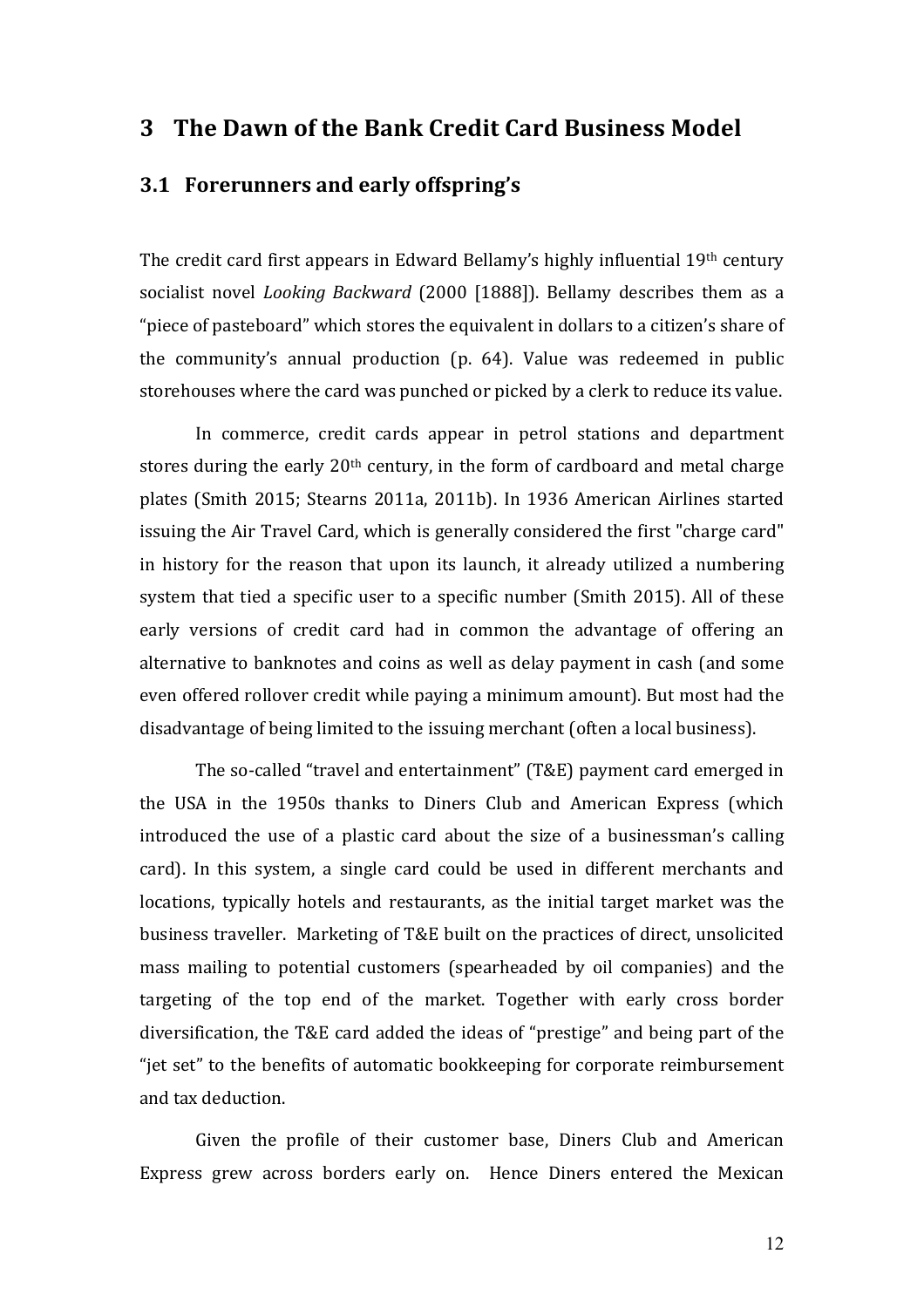market in 1953 and established in Spain in 1957, whereas American Express in 1953 and 1963 respectively.<sup>10</sup> As mentioned this aimed to serve a small and selected clientele but its incursion into Mexico and Spain attest to the diversification strategy of T&E cards.

US banks were not immune to these developments. Several tried to introduce a "generalized" or "universal" credit card program throughout the 1940s and 1950s but failed because of high start-up cost (Pullen and O'Connell 1966). Some others were successful in offering credit to the cities and towns where they were located, such as that of Marine Midland of Buffalo, NY, which introduced its plan in 1953 and later on helped to form Interbank. There were several variations of these plans: from the credit card scheme as we know them today, to others that offered revolving credit into an overdraft plan and thus tying the line of credit to a chequeing account (ibid).

The main difference of these bank-backed schemes with the T&E card was that they were not merchant, industry, product specific. Stearns (2011b, 14) notes that the idea of a "universal" charge card was not immediately obvious as it had to be explained and sold, both to consumers and merchants. Consumers were often recruited through marketing and direct, unsolicited mass mailing. Merchants had to be convinced of giving up a percentage of their sales without passing it on to consumers. This was often done through research commissioned by the card company suggesting cardholders would spend more than a cash carrying customers (Stearns 2011b, 14). Bank issued cards had two other advantages over T&E cards, namely their marketing and financial muscle (ibid). Their marketing focused on middle-class consumers rather than the well off and businessmen. This gave them a broader user base that appealed to a larger number of customers. Secondly, their financial muscle enabled banks to emphasize the revolving credit facility (which only a handful of other schemes had), forego the annual fee charged by T&E cards and offer merchants immediate

 $10$  On Mexico see Forston (1990). American Express had an office in Barcelona as early as 1923 (*ABC* Madrid September 21.1923; p. 27) and began to offer its credit card in 1959 (*ABC* Madrid, Noticiario – Blanco y Negro, September 13, 1958; p. 105). The earliest mention of Diners Club in Spain was found in an advertisement dated March 30, 1957 – (*ABC* Madrid; p. 8).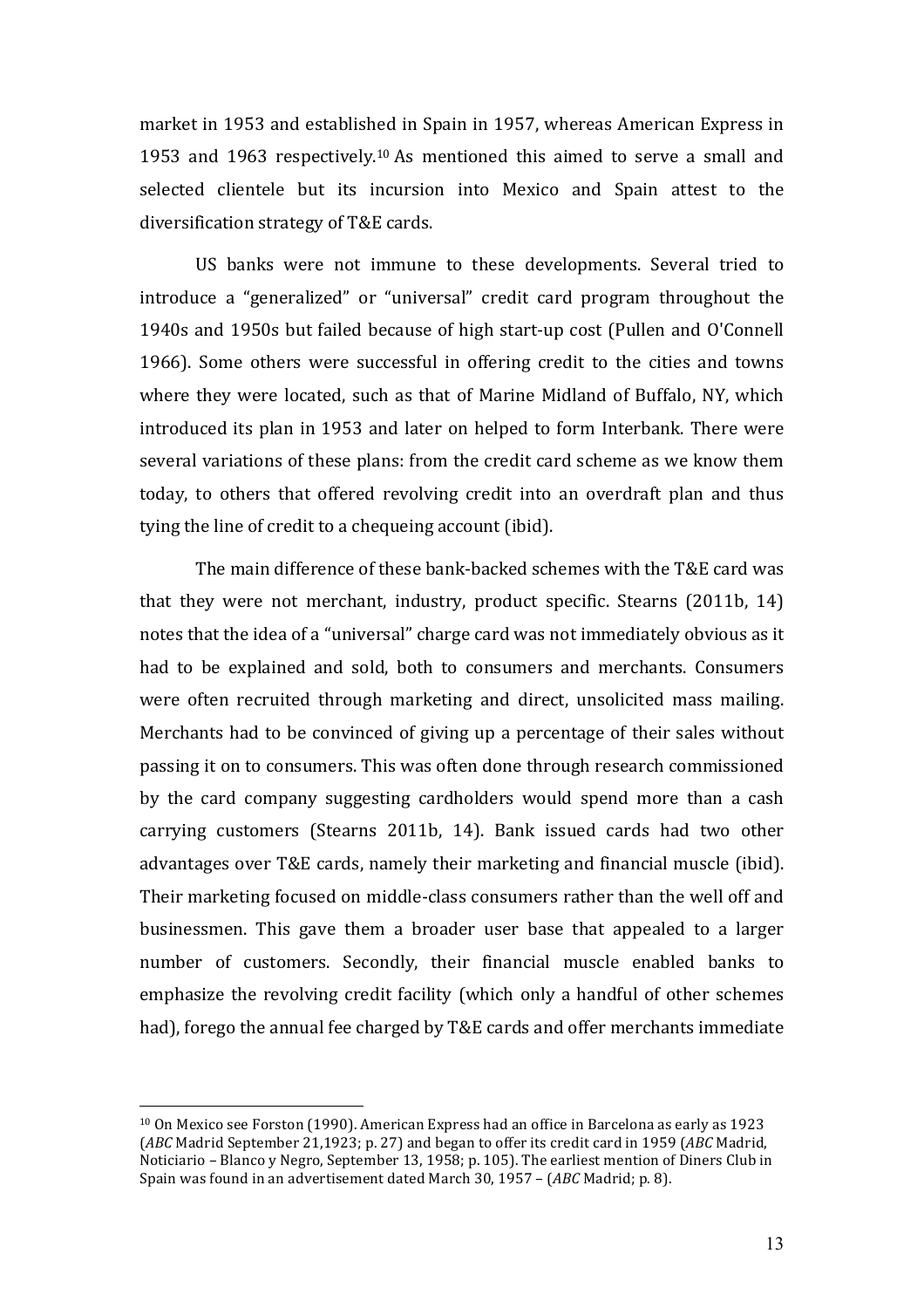payment upon presenting sales drafts (as opposed to taking days or even weeks by T&E cards). $11$ 

So if most or all the differences between bank-backed credit cards and T&E cards were in place before or at the time of the launch of the Bank of America (BoA) card program in 1958, why did the payment card system devised by BoA became such a huge success? Why was the BoA business model victorious when replicated in Britain  $(1966)$ , Mexico  $(1969)$  and Spain  $(1971)$ ? According to Stearns (2011b, 18), prior to 1958 bank card schemes did not offer revolving credit and thus they were unable to benefit from generating interest income. It was until the mid 1950 that an interest-free period (also called grace or float) where the customer pays no interest in the balance within a specified time, emerged (Ritzer 1995, 34). Foregoing the annual fee further weaken their profitability. Indeed, only 27 of the 100 or so bank card schemes launched in the US after 1947 were still in operation in 1958 (ibid). The survey of New England bankers on the adoption of credit cards by Pullen and O'Connell (1966) also noted bankers were "intentionally being cautious" about credit cards (p.2). But it was regulation limiting geographical growth which really crippled US bankers as none was able to achieve critical mass and would rapidly collapse.

This was not the case of BoA. California in the 1950s was a large and growing economy that allowed intra-state banking and where BoA had a very significant presence with retail branches across the State. The size and scope of BoA operations were thus critical for the success of its credit card project. BoA was also successful in establishing an organization which could recruit banks (and in turn they would recruit merchants and customers) across the USA (Stearns 2011b). But this only came about after BoA's plans to develop national bank operation (on the back of a bank holding company) were stopped by Congress in 1956 (Vanatta forthcoming).

A contemporary view by Larkin (1966), a BoA executive, commented on the novelty of credit cards fizzling, as initiative after initiative floundered during the 1950s. According to him, dozens of banks had been unable to determine key

 $11$  Franklin National Bank (New York) is recognized as the first bank to issue a card with roll over credit in 1951 (Bátiz-Lazo and Hacialioglu 2005).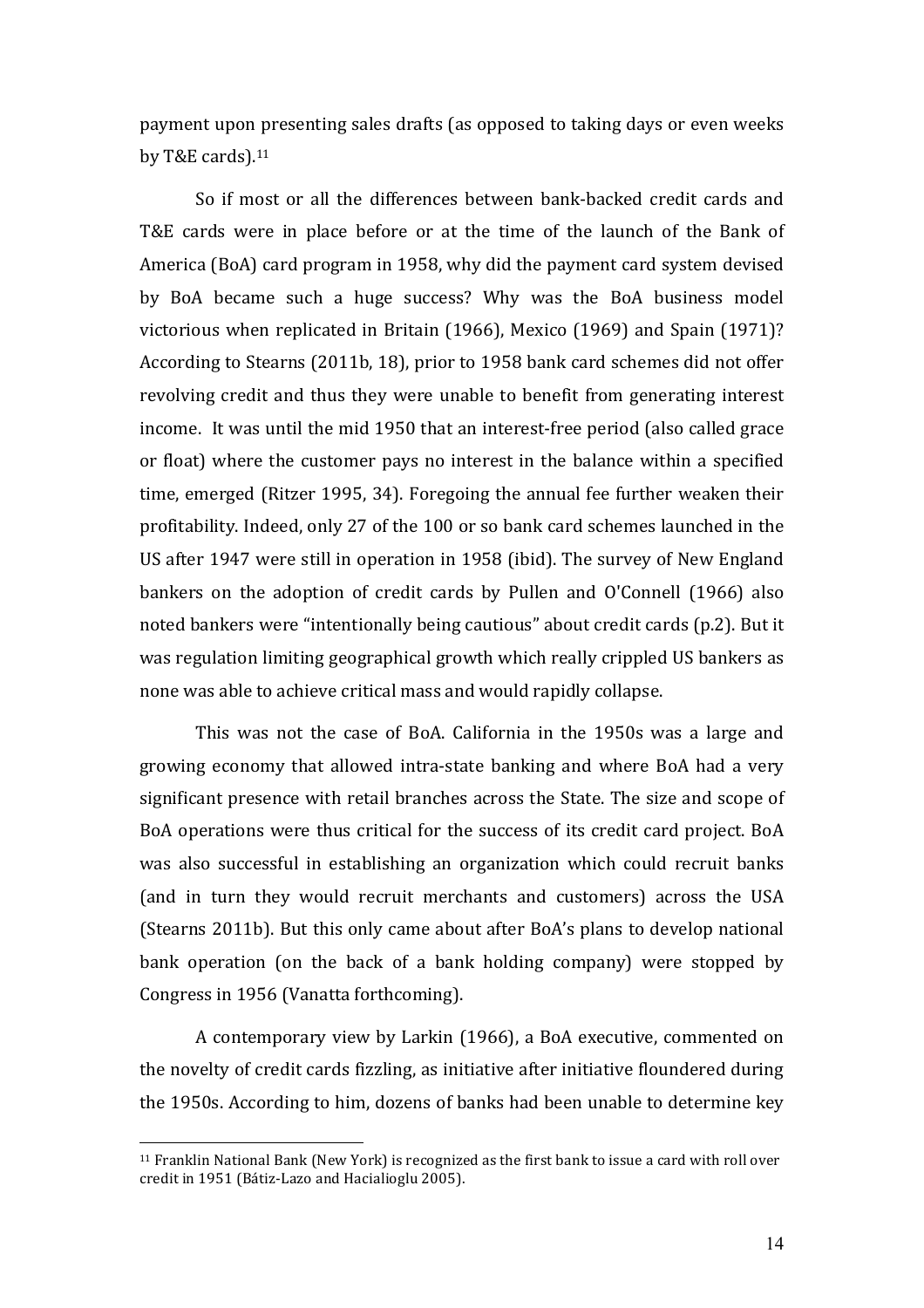variables such as the sort of organization to sign up merchants, the appropriate discount rate to offer (to merchants), how many active cards would be needed to turn a profit or the appropriate computer equipment. Larkin describes how at the dawn of the first international expansion of the card system, BoA had turn BankAmericard to profit with sales of \$185,000,000 dollars at the end of 1965, thanks to  $1,765,000$  card holders and  $61,000$  establishments.<sup>12</sup> In a rather tayloristic fashion, he claimed to have brought together specialists "who knew the most" from across Bank of America Service Corporation, BoA credit card subsidiary, to write down their experiences. This effort, Larkin claimed, resulted in a three-volume manual covering areas as diverse as electronic data process (EDP), credit collecting, publicity and advertising, costs of start up as well as the nature of interchange between different acquiring banks. In other words, a manual for success.

### **[Insert Chart 2 around here]**

Chart 2 illustrates the growth of credit card activity in the United States between 1970 and 1978. Interestingly accounts grew 355%; sales using bank backed credit cards, 633%; and credit granted using this instrument, 533% for the period. These magnitudes suggest that there was greater growth in the intensification of activity (ie the use of the card) than in the number of accounts. This data also shows delinguency dropping during this period. This suggests some form of organizational learning and more resilient systems in awarding credit (in spite of mass mailing of "live" cards).<sup>13</sup>

 $12$  Archival data and particularly that relating to advertising in the media, was prone to exaggerate the number of individual merchants accepting a credit card. We opted for "establishment" to denote a magnitude suggesting all points of sale and "retailer" for independent merchants.

 $13$  Vanatta (forthcoming) arrives at an opposite assessment and argues that the growth of the credit card associated with significant increases in delinquent accounts.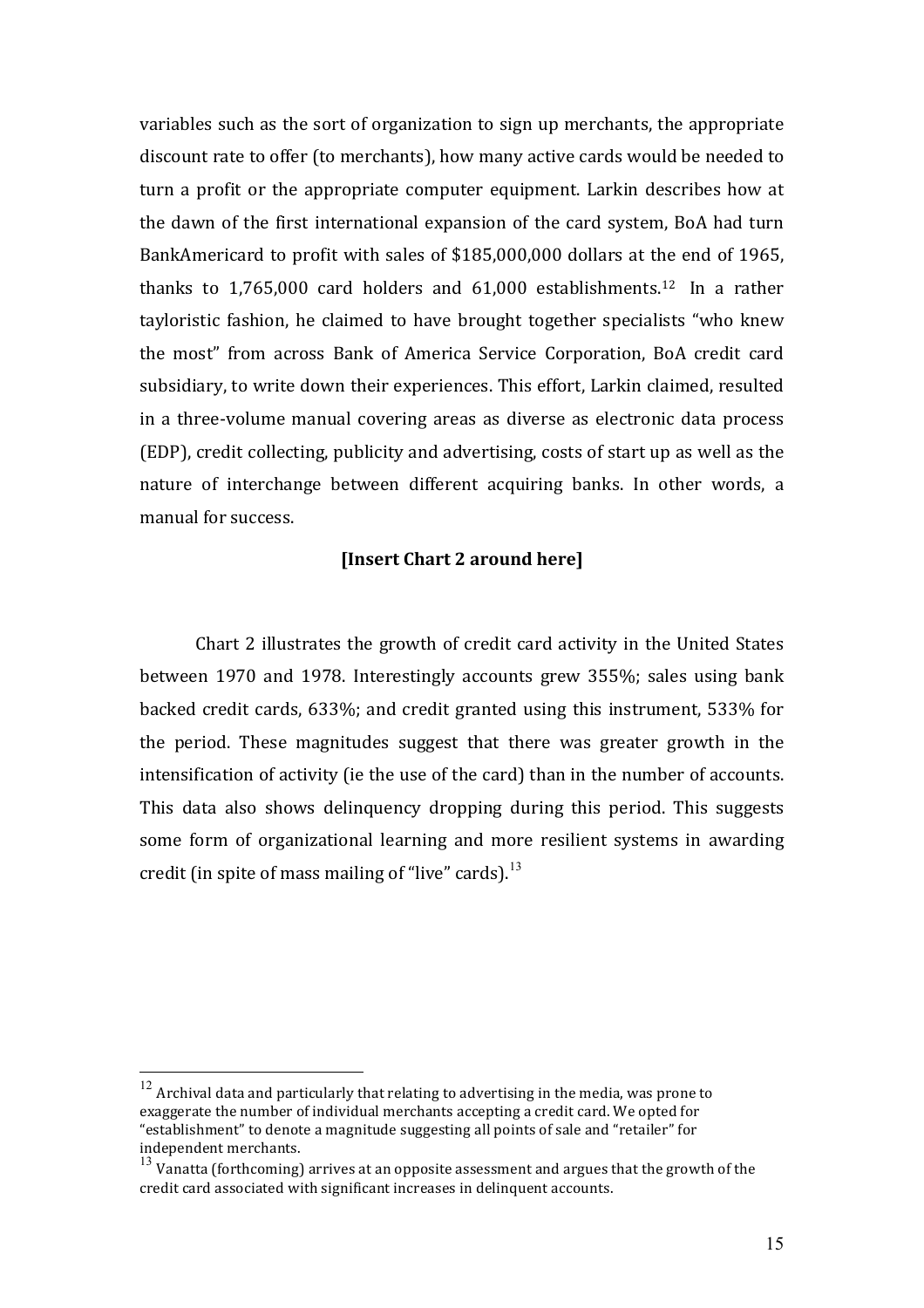#### **3.2** Assembling the parts: a two sided market yet to come

The emergence of today's dominant players in global retail payments took several gradual steps. We can trace a straight line between BankAmericard in 1958 (today's Visa) or Interbank in 1966 (today's MasterCard) and the reproduction of their business model in United Kingdom in 1966 and 1972, Mexico in 1969 and 1968 and Spain in 1971 and 1970 (respectively). This progression involved significant investments, which included sunk (i.e. irrecoverable) costs, and decisions to cooperate in otherwise competitive markets. Decisions to adopt the credit card outside of the USA were also surrounded by the uncertainty of an unproven product that, at the same time, was considered of marginal importance to profitability. Specially in countries such as Mexico or Spain where income levels and size of the middle class were clearly below those of the US or Britain.<sup>14</sup> However, it offered the possibility to displace cash by inserting the bank between merchant and card user at the time and point of the exchange of value. Thus opening an opportunity for fee income generation. Admittedly, fee income was a minor item of most retail banks' profit & loss in the 1960s but the introduction of the credit card should be seen as part of a broader move to diversify banks' product offering which began in western Europe and north America in the late 1950s.

Prior to the arrival of the BankAmericard, British bankers were following developments in US credit cards with close interest. This as Finders' Services, a company offering support to professionals, diversified into and offered the first T&E card in Britain in 1951.<sup>15</sup> A second similar company, called Credit Card Facilities established in 1953. Finders' Services signed a reciprocal agreement with Diners Club in 1959.<sup>16</sup> In a stroke Finders' expanded the number of establishments accepting its card and available to its 19,000 cardholders from

<sup>&</sup>lt;sup>14</sup> Archivo Histórico BBVA, Tobar, J. M. (2006) *El lado humano de Wall Street: 50 años después, 1956-2006,* mimeo. 

<sup>&</sup>lt;sup>15</sup> Lombard "Banking and Finance: Credit Card Systems", *Financial Times* May 22, 1953; p. 6.

<sup>&</sup>lt;sup>16</sup> "Credit Card Controversy", *Financial Times* June 27, 1960; pp. 8 and 13.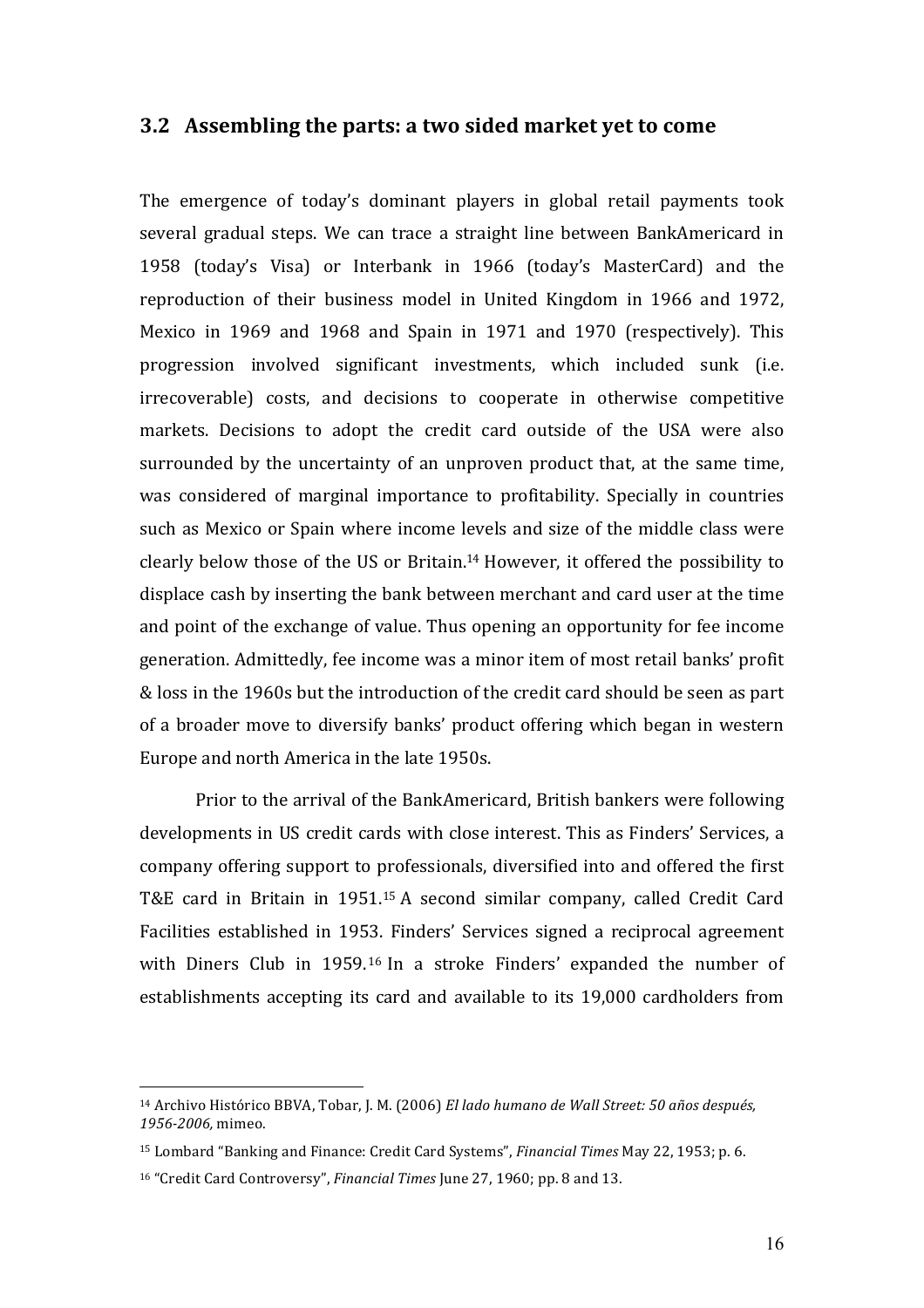850 to  $35,000$  – although the expansion was mostly overseas.<sup>17</sup> Later Finders' credit card operations plus those of Credit Card Facilities merged to become Diners Club UK Ltd in 1962.<sup>18</sup> Shortly after, in 1963, American Express began to offer card services in the UK. There were other T&E cards in Britain but with smaller business volume. For instance the British Hotels and Restaurants Association card (established in 1961).

A pivotal event took place in 1966 when Barclays launched its credit card with the support of BoA. A contemporary observer stated:

"By joining the credit card business the British banks, with their enourmous prestige, have brought credit card business (in whatever variation) in from the cold." $19$ 

It is not clear whether the British approached the Californians or *vice versa* (Ackrill and Hannah 2001, 185-9). The fact remains that Barclays was the first UK bank to embrace the full the potential of credit cards. At the same time, BoA was looking for opportunities to develop a national franchise and the agreement with Barclays opened the opportunity to grow abroad.

Barclays negotiated a franchise in exclusivity from BoA at the end of 1965. A small team was set up to plan a UK launch under the *Barclaycard* brand (Bátiz-Lazo and Hacialioglu 2005). Except for minor amendments to allow for differences in postal codes as well as Imperial measures, Barclays adopted the business and organizational model of BoA.

After six months 30,000 establishments were signed up. These were primarily small and medium-sized stores as larger retailers had their own credit scheme (and did not want to agree to pay Barclaycard a service charge of between 3% and 5%). Early promises to retailers to publish the name and address of every shop accepting Barclaycard led to what is still believed to be one of the largest ever press advertisements (Bátiz-Lazo and Hacialioglu 2005). It appeared in the *Daily Mail* on 29 June 1966 extending over eight pages and

<sup>&</sup>lt;sup>17</sup> It was estimated that Credit Card Facilities had 15,000 cardholders and 2,000 hotels and restaurants throughout the UK (idem).

<sup>&</sup>lt;sup>18</sup> "Issue Comment: Diner's Club", *Financial Times* April 16, 1964; p. 16.

<sup>&</sup>lt;sup>19</sup> "New Phase in Britain's Bank Revolution", *Banking* June 1, 1966; p. 45.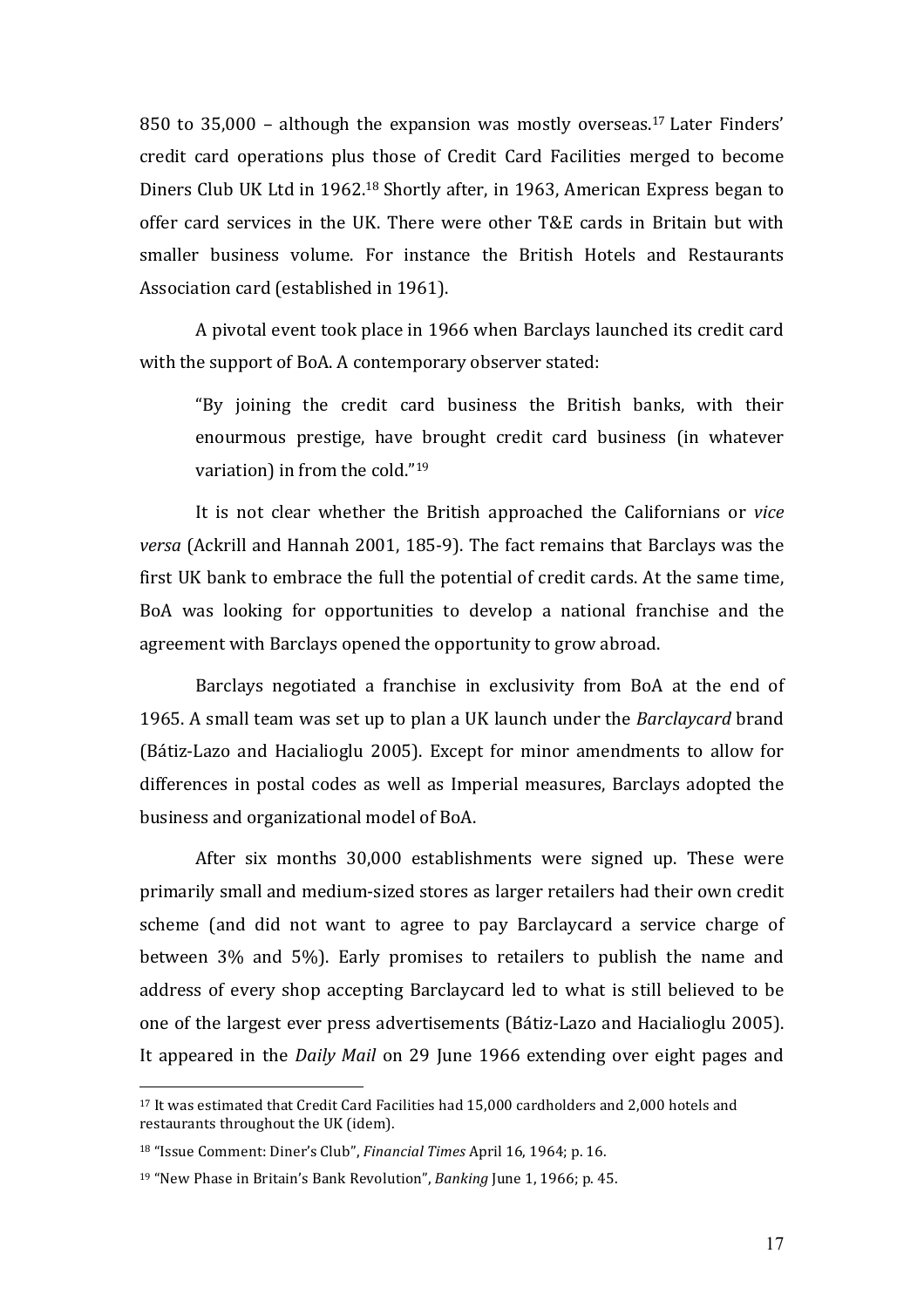carrying all the 30,000 names and addresses of participating establishments. Successful acceptance of Barclaycard by the British adult population meant that by the end of 1966 Barclays had passed the milestone of 1 million Barclaycard holders (idem).<sup>20</sup> Note that this growth took place on the back of a card that was effectively the same as other T&E cards in Britain as the Bank of England allowed roll over credit until 1967 (Ackrill and Hannah 2001, 189).

Mexico and Spain also provided exemplary stories of the process of adoption and deployment of bank credit cards. In the case of Mexico, the introduction of the bank credit card was relatively early, compared to other Latin American countries as the first bank credit card in the region was launched in January 1968 by Banco Nacional de México (Banamex), then the largest Mexican bank (in terms of assets). <sup>21</sup> The card was branded *Bancomatico* and affiliated to the Interbank system.<sup>22</sup> The following year, in June 1969, Banco de Comercio (Bancomer), then the second largest Mexican bank and the main rival of Banamex, launched its own credit card while adopting the scheme developed by BankAmericard in the USA.<sup>23</sup>

Shortly after, in August 1969 a group of mid-size banks formed a syndicate to introduce a third card in the Mexican market, branded *Carnet*.<sup>24</sup> These three cards defined the bank credit card market in Mexico during the

 $^{20}$  As in the case of merchants, data on the size of the consumer base would also be prone to exaggeration. This was evident in internal data of inactive cards. Double counting of subsidiary cards (ie more than a card per household) was not so much an issue at least in the case of Spain and Mexico where card companies targeted male heads of family. Evidence of delinquency cards in the Bilbao suggested there were two to four females per every 100 cardholders. This data should also be taken with care as there was no indication of the methodology to identify and complete case studies for delinquent cards (source: Archivo Histórico BBVA, caja 355, carpeta 2, subcarpeta 1: "Análisis estadistico pasados a mora").

<sup>21</sup> According to the rankings of the *American Banker* in 1969, Banco Nacional de México and Banco de Comercio, together with its affiliate banks, were both among the 300 largest banks of the world; from Latin America, only Banco do Brasil, a large state-owned bank, was larger. See Del Angel, 2002. <sup>22</sup> Archivo Banamex, *Banamex, Memoria, 1882-1988*, t. II, p. 92; *Noticiero Banamex*, 2 de enero de 1968, primera plana; and Banamex, *Informe Anual*, 1967, p. 19. The bank made a public announcement about the introduction of Bancomatico card on April 7, 1967; *Excélsior*, 8 de abril de 1967, Archivos Económicos SHCP folio D04231.

<sup>&</sup>lt;sup>23</sup> Archivo CEEY, Bancomer, *Informes Anuales*, 1968 y 1969; see also Del Angel 2007.

 $24$  The members of the syndicate were: Banco de Londres y México, Banco Comercial Mexicano, Banco Azteca, Banco Industrial y de Comercio, Banco del Atlántico, Banco Internacional, Banco del Ahorro Nacional, Banco del País, Banco Longoria, y Banco Mercantil de México (Archivo Banamex, Jorge España, mimeo, 1997).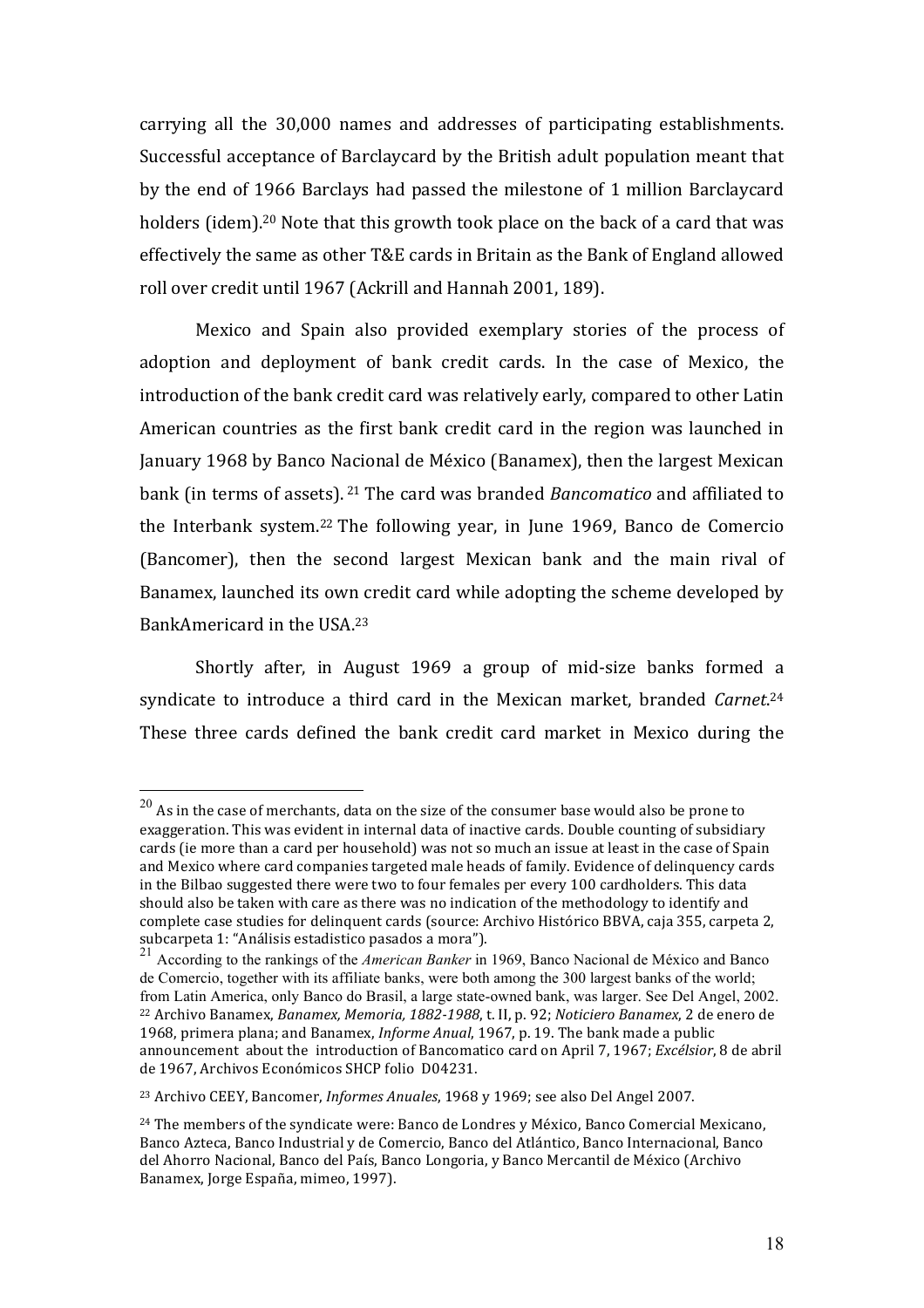subsequent decades. However and until recently, Banamex's Bancomatico was the dominant market player.

Banco de Vizcaya's Interbank-backed Eurocard was the first credit card in Spain, launched in December 1970.<sup>25</sup> Six months later in June 1971, the other bank of importance in northern Spain, Banco de Bilbao, launched a BoA card and soon after became the market leader. In spite of a first comer advantage, the performance of Vizcaya's Eurocard was mediocre throughout the next ten years.<sup>26</sup> Interbank (by this point already renamed MasterCharge)<sup>27</sup> really took hold in Spain after Banca Catalana lead a group of 15 small and regional banks to form the Agrupación Española de Tarjetas de Crédito in 1975.<sup>28</sup>

Although for many banks the credit card project worked well the process of adoption was not uneventful. For instance, the Boards of Barclays in the UK and Banamex in Mexico fully supported the idea. In Spain, however, the Board of the Bilbao approved of the credit card project only after the then CEO, José Ángel Sánchez Asiaín, threatened to resign.<sup>29</sup> In Mexico Manuel Espinosa Yglesias, Bancomer's CEO and President of the Board, had yet to be convinced of adopting

 $25$  During Tobar's second visit to the USA in 1963 he was resident in Bank of America. He returned with news of the use of computers and the success of the BoA card in California. This in addition of the long established relationship of Santiago Zaldumbide, Director of Foreign Services (Director del Servicio Extraniero), led to the Bilbao and BoA signing an agreement in 1969 at the time of the opening of the Bilbao's New York office. Interview of José María Tobar by B. Bátiz-Lazo, Bilbao. June 3, 2015. The meeting with BoA in New York was secret. There was no evidence in the archives that directors of the Bilbao were aware of the plans to launch the Interbankbacked Eurocard by the Vizcaya.

 $^{26}$  Already at the end of 1972, the Bilbao's BankAmericard had 18,000 merchants and 360,000 cardholders while Vizcaya's Eurocard had 17,000 merchants and 18,000 cardholders (Archivo Histórico BBVA, caja 351, carpeta 2, subcarpeta 1: "Principales sistemas de tarieta de crédito vigentes en España", Felipe Galindo de Lucas, Jefe de la Central de Tarjetas de Crédito, April 7, 1973). By 1980, the Bilbao and other small Spanish banks issuing Visa cards had 2.3 million cards in circulation with annual turnover of 28 billion pesetas, Banca Catalana's Mastercard had 250,000 cardholders and 3 billion pesetas turnover while Vizcaya's Eurocard had 100,000 cardholders and 4 billion pesetas in turnover (Hall, W. "Credit cards start a quiet revolution", *Financial Times, March 23, 1982; p. VIII).* 

 $^{27}$  In 1979 MasterCharge rebranded again into MasterCard.

 $28$  The earliest mention of Agrupación Española de Tarjetas de Crédito was found in an advertisement dated Iune 28, 1975 – (*ABC* Madrid; p. 51). Subsequent articles in both *ABC* and *Financial Times* confirm the number of banks in the consortia but not the date of establishment.

<sup>&</sup>lt;sup>29</sup> Interview of José Ángel Sánchez Asiaín by B. Bátiz-Lazo and G. Del Angel, Madrid. September 5, 2014.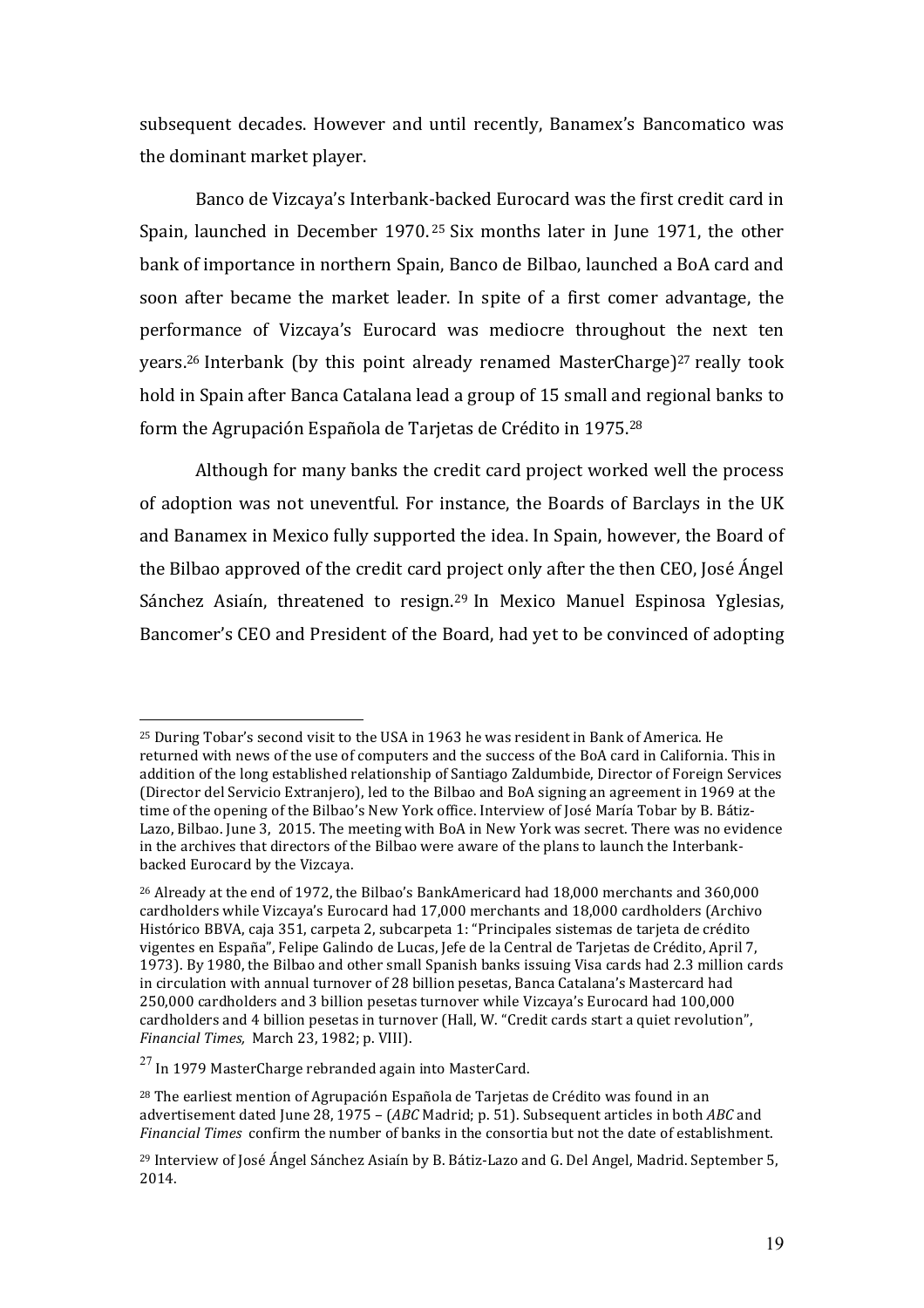a credit card as late as 1969. However, the competitive pressure from Banamex's innovative introduction of a credit card required Bancomer to respond. $30$ 

Table 1 below summarizes the state of play in four competitive environments when financial institutions first launched their card. Evidence suggests customers, regulators and banks were somewhat aware of the payment card through the efforts of indigenous T&E cards as well as the efforts to build a cross-border payment platform by American Express and Diners Club.

#### **[Insert Table 1 around here]**

*Source*: authors based archival sources in addition to hemeroteca ABC, Financial Times, The Times, Frazer (1985), Pullen & O'Connell (1966), Stearns(2011b), and Weistart (1972).

Adoptees of the BoA card replicated the business and organizational models of the California bank. For example, departing from what had been the norm, each adoptee established a card organization that was from the outset set up as a subsidiary, that is, placing credit card operations semi-detached from the main bank. This non only limited the potential credit exposure of the parent company to the capital of the subsidiary but further suggested the credit card project had to be profitable in its own right (Ritzer 1995). Banks sent staff to California to observe the workings of Bank of America Service Corporation first hand.<sup>31</sup> In Britain, Barclays immediately invested in a dedicated computer system to support credit card operations while in Spain, Banco de Bilbao's first computer served the same purpose. This at a time when most other banks in western Europe adopted computer technology to support cheque clearing and

<sup>30</sup> Indeed, the Bancomer reports show some skepticism in the first year of the project. Interview to Amparo Espinosa Rugarcia by G. Del Angel, November-2006, and Archivo CEEY, Bancomer, *Informe Anual*, 1969 and 1970; Del Angel 2007.

<sup>&</sup>lt;sup>31</sup> A pre-launch visit was that of José María Tobar from Bilbao to BoA in 1963 (Archivo Histórico BBVA: Banco de Bilbao, José María Tobar, "Viaje a Estados Unidos e Inglaterra. Informe-resumen ante la Comisión Permanente" (01/04/1963)). Derek Wilde, Barclays General Manager, and John Dale, then computer specialist and later head of Barclaycard, visited the credit card operations in California for 12 days in 1965 (Ackrill and Hannah 2001, 186).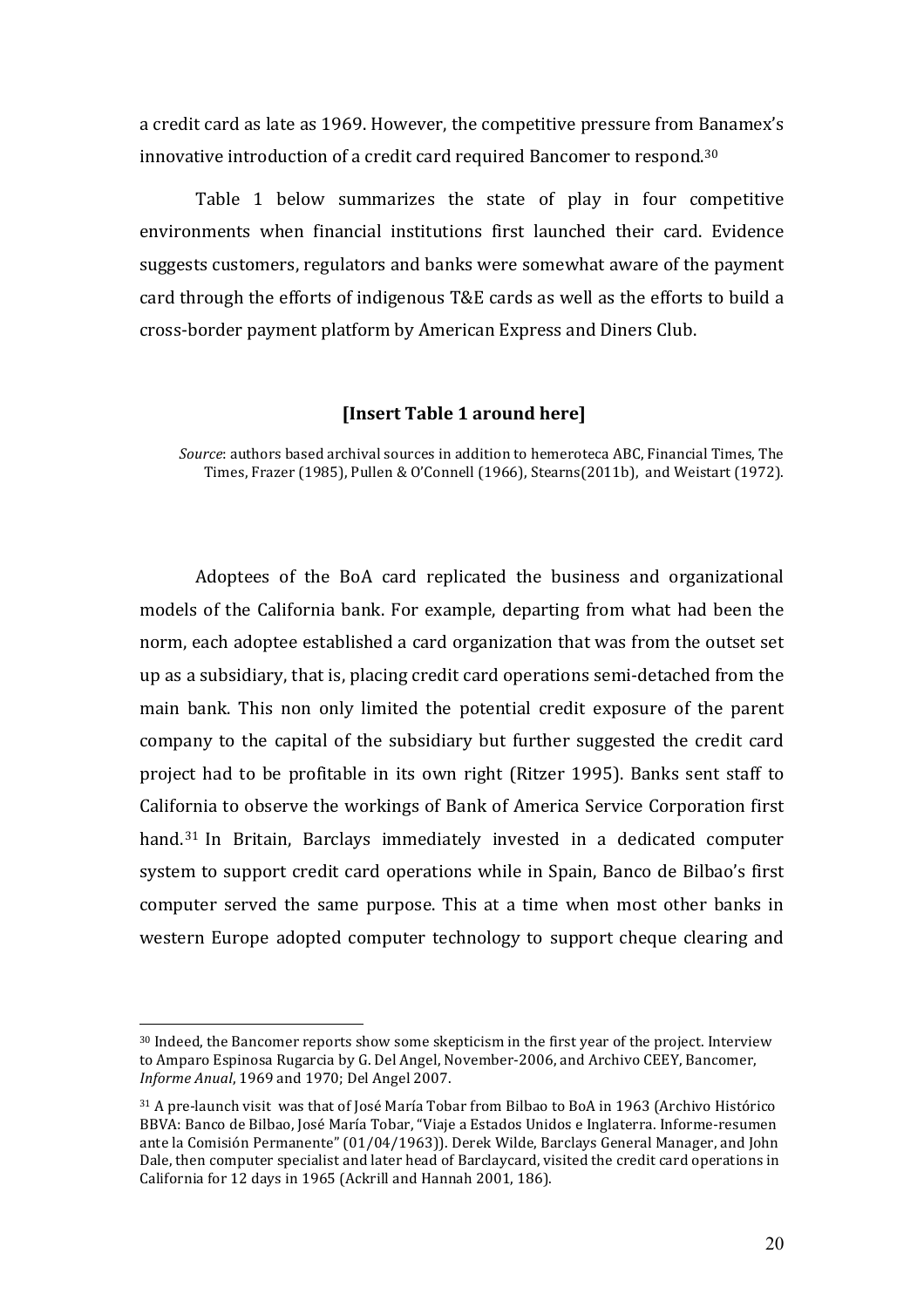accounting functions such as payroll (Bátiz-Lazo, Maixé-Altés, and Thomes 2011).

Meanwhile in Mexico, Banamex leveraged the introduction of its credit card by giving it the same name as its computer centre (which had been established in 1966): Bancomatico (Del Angel 2011). Piror to signing up with Interbank, Banamex had tried to adopt an established credit card scheme. For that reason had entered in negotiations with the likes of Chase Manhattan, The First National City Bank of New York (today Citibank) and Bank of America. However, Banamex considered the payment these US banks requested in exchange for brand name, knowhow and opportunities for international clearing too high and therefore opted to form a loose alliance with Interbank as well as developing computer systems in-house (through the effort of Banamex's staff and external IT consultants).<sup>32</sup>

On each instance, the foreign bank adopted the BoA card in exclusivity for their country. This turned out to be significant as it placed Banco de Bilbao and Barclays as the single biggest acquirers in their growing domestic credit card market for the next two decades. $33$  Exclusivity also resulted in a competitive response from other domestic banks. In the USA, for instance, in 1967 Citibank tried to match BoA in developing a national system of credit card through franchisees with its Everything Card, but when the effort failed they joined MasterCharge (Vanatta forthcoming). At the same time, other banks came together to form regional networks. One of these formed on December 1966, when several banks from California -Wells Fargo among them- Chicago and New York met in Buffalo to form the not-for-profit association called Interbank. It not only aimed to reach national scale but would typically support overseas banks looking to offer an alternative a credit card scheme to that in exclusivity agreement with BoA in their country.<sup>34</sup>

<sup>32</sup> Interview Agustín Legorreta Chauvet by G. Del Angel, March-2009.

<sup>&</sup>lt;sup>33</sup> Churchill, D. "Growing Demand for Plastic Money", *Financial Times* 20-May-1981, p. V. and Hall, W. "Credit Cards Start a Quiet Revolution", *Financial Times* 23-Mar-1982, p. VIII.

 $34$  Negotiations for a non-profit association to facilitate the interchange of bank credit cards across the USA began on August 1966 at the instance of Marine Midland Corp. (New York) and included 14 major banks (four from California, four from Chicago and the rest from other parts of the USA). This initiative had the explicit purpose of competing with the syndicate behind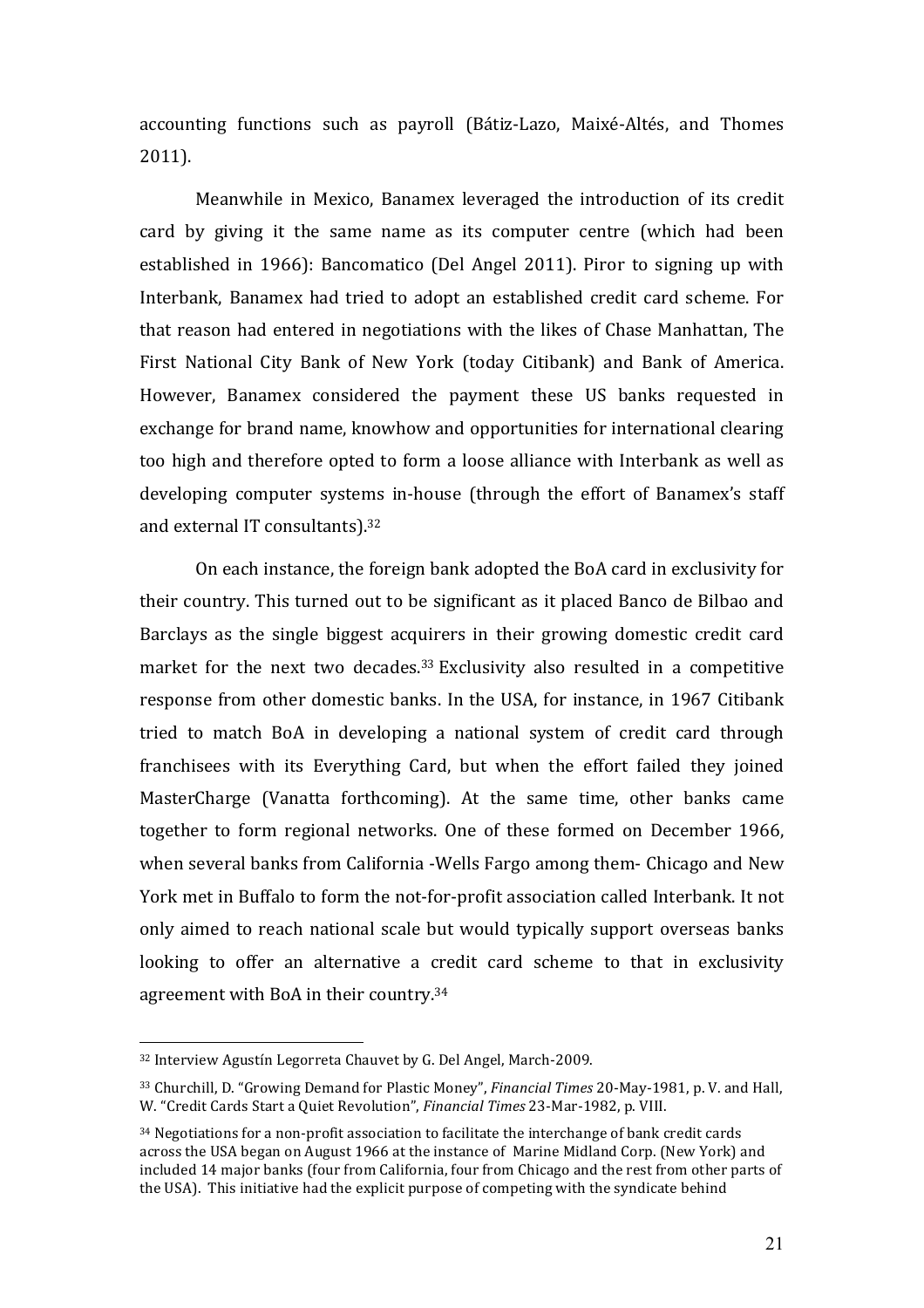Without a doubt then, the bank issued credit card was a turning point in retail payments. Most countries observed an explosion in the number of new entrants into the domestic offering of "paying with plastic" following a large participant signing up to either BoA or Interbank. For instance, competitors to Barclaycard in 1972 included Air Travel Card, Hertz Card, Avis Card, Harrods Card, Blue Star Garages and of course, Eurocheque, Access/Interbank, American Express and Dinners Club (of which NatWest, another large British retail bank, owned 40%).

The introduction of the Carnet in Mexico, amidst competition between Banamex and Bancomer, is another example of a playing field where multiple entrants jockeyed for position. As mentioned above in August 1969, ten Mexican banks jointly established an organization named Promoción y Operación S.A. (Prosa) to coordinate the launch and operation of an alternative credit card scheme to those of Banamex and Bancomer. The credit card was branded *Carnet*. Although a couple of the banks behind Prosa had nationwide operations their directors were unsure to be able to generate sufficient business volume for an independent move into credit cards. They joined forces since individually they could not afford the sunk costs of such system. Interestingly, records show that Banamex assisted in setting up of Prosa and particularly in the development of their computer system. This action suggests a "divide and conquer" move by Banamex following the introduction of a BankAmericard card in Mexico by Bancomer -its main competitor. Although banks behind Carnet generated enough business volume for their card scheme to remain viable for the following decades, Carnet was only accepted in Mexico.<sup>35</sup> Consequently, it remained a proprietary network, which never challenged the global ambitions of BankAmericard or Interbank. 

Table 1 also shows that in Spain the Bilbao's competitors in the early 1970s included credit cards by Banco de Vizcaya's Eurocard/Interbank, the savings banks' Tarjeta 6000, a Interbank/MasterCharge launched by Banca

BankAmericard. Source: "Association for the National Interchange of Bank Credit Cards Under Discussion", *American Banker*, August 18, 1966; p. 1.

 $35$  Later, Carnet started business operations in Cuba and Central America.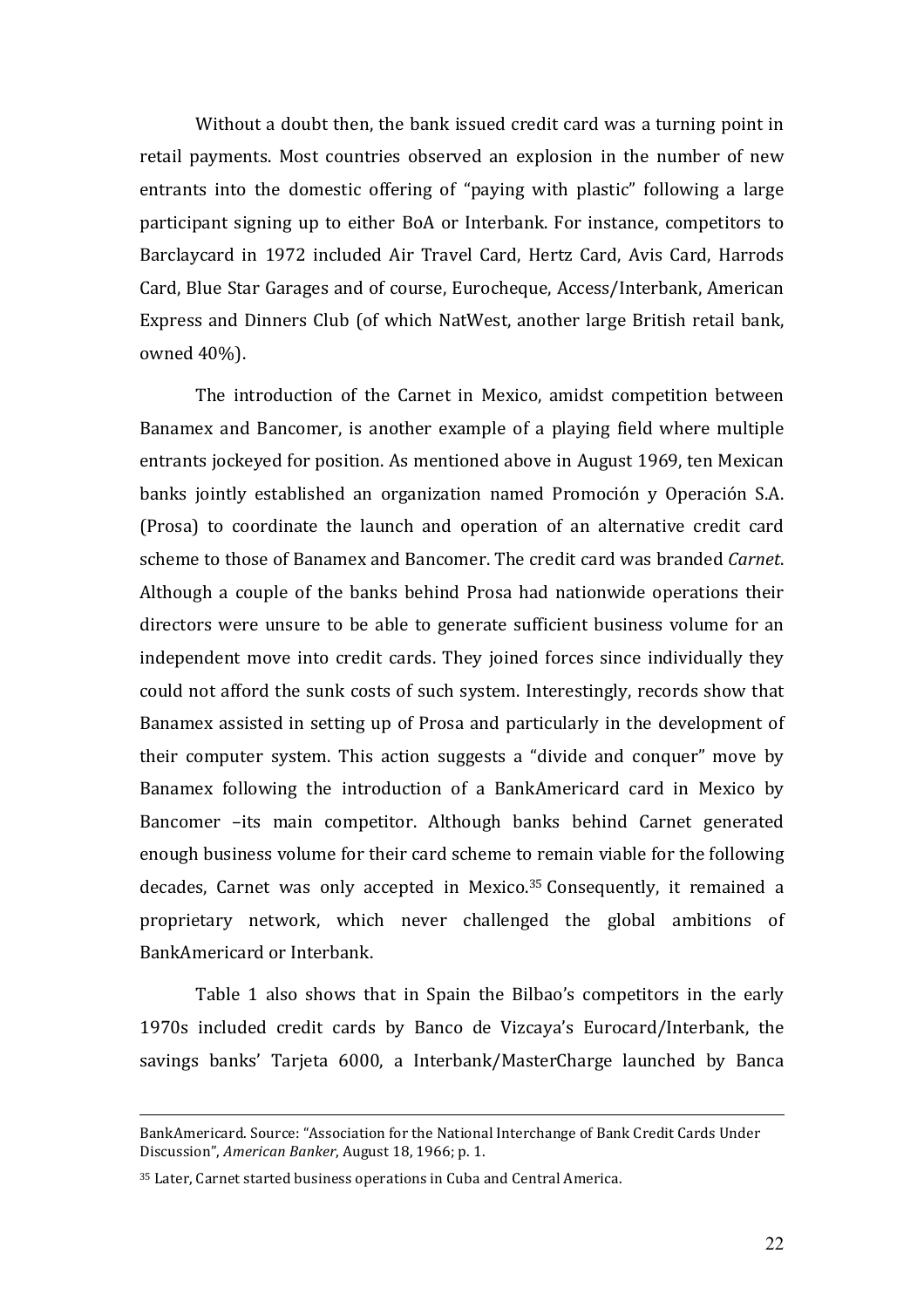Catalana and a consortium of 15 banks, and Banco Industrial and Mercantil's Unicuenta. Alongside these there were cheque guarantee cards (Eurocheque and Tarjeta 4B) as well as T&E cards such as American Express, Diners Club, Telelibre (issued by the state telephone monopoly Telefónica), and Melia Club (issued by travel group Melia and the financial support of Banco Coca). The Bilbao was unable to secure acceptance at state-owned petrol stations and highway tolls as these merchants were not ready to pay large discounts to the bank. Some department stores had their own card (such as Sears and El Corte Inglés). But securing acceptance early on by the department store network of El Corte Inglés<sup>36</sup> was essential for other large retailers (such as Galerias Preciado) and smaller merchants to accept the Bilbao's card.

The early move of the Bilbao into credit cards was remarkable when considering the highly conservative environment that otherwise characterised Spain in the middle of the Franco regime. In fact, Banco de Santander was the main partner and correspondent of Bank of America in Spain. However, large Spanish banks showed no interest in introducing the credit card (Arroyo Martín 2006). Soon after, Santander and the then biggest Spanish bank, Banco Español de Crédito (Banesto) $37$ , for reasons that are unclear, attempted to convince the Bilbao to share the franchise of BankAmericard in Spain. But in spite of the support of the BoA, the Bilbao didn't budge and the negotiations were unsuccessful. Instead Santander joined Banesto and the other two biggest Spanish banks (Central and Hispanoamericano) and launched a cheque guarantee card in 1974 (branded *Tarjeta 4B*) while hoping that personal cheques rather than credit cards were the future.<sup>38</sup> Unfortunately that was not the case

<sup>&</sup>lt;sup>36</sup> By 1984 a direct computer line between Visa España and El Corte Inglés cleared 2 million card transactions p.a. At the time similar links were being discussed for the state-own railway company Renfe, airline Iberia and Galerias Preciado. Source: Harris, S. "Rival Groups Locked in Confused Fight for Market Share", *Financial Times*, April 13, 1984; p. 20.

 $37$  According to Pueyo Sánchez (2003), between 1922 and 1975 the two largest northern commercial banks, Bilabo and Vizacaya, each had approximately 10% of total retail deposits. His estimates for Banco Español de Crédito (Banesto) suggested that it grew from 7% in 1922 to 21% in 1947 and dropped to 14% in 1975. Banco Central had 7% in 1922, grew to 15% in 1947 and had  $13\%$  in 1975. Banco Hispanoamericano had  $12\%$  in 1922, 29% in 1947 and  $13\%$  in 1975. Banco Santander had a negligible share before 1947, when it was 2% and this grew to  $6\%$ in 1975. Meanwhile, the biggest savings bank, la Caixa, had  $15\%$  of total deposits in 1975.

 $38$  Cheque guarantee cards were pioneered in Europe by National Provincial (today part of RBS) Group) as a direct competitor of the T&E card on October 1965. Over the next couple of vears a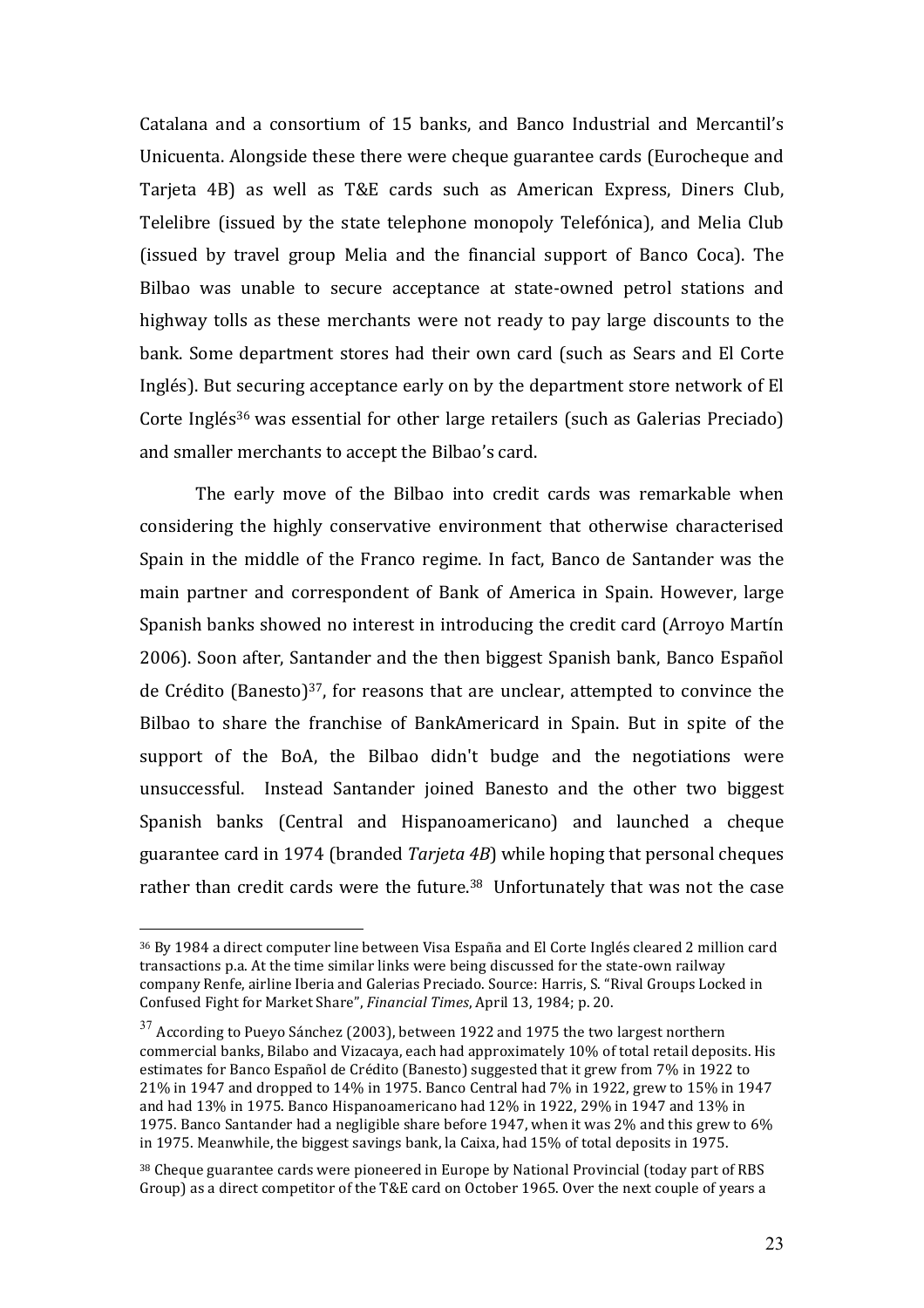as personal cheques failed to generate significant business volume. As a result in 1979, the banks behind the 4B brand turned its card into a proper bank-backed credit card while joining the newly created Visa Spain (at the same time they used their card as activation token for their newly deployed ATM network).<sup>39</sup>

Spanish and Mexican regulators appeared indifferent to the credit card project. Whereas problems relating to fraud and mounting losses at Illinois banks in USA, which rooted in the practice of mass mailing unsolicited "live" cards, led to the passing of regulation in the USA. Notably the hearings around the Truth-in-Lending Act (1968) expose unsolicited credit card mailing practices and generated momentum for their prohibition in 1970. The latter also introduce limited liability for cardholders for lost and stolen credit cards.<sup>40</sup>

Similar debates developed in the UK. The initial concern of British regulators was limiting the growth of credit card schemes to pre-empt foreign cash withdrawals circumventing currency controls.<sup>41</sup> As mentioned, roll-overcredit was delayed in Britain until 1967, so initially Barclaycard was in fact a T&E charge card rather than a credit card. Later on, credit cards were part of the internal British debate on the effects of personal credit on inflation and informed the passing of the Consumer Credit Act 1974 (which, to bankers displeasure, introduced of the Annual Percentage Rate or APR and the supervision of the personal credit market by the Office of Fair Trading).

standard developed under the aegis of the Cheque Card Sub-Committee of the Committee of London Clearing Banks. Cardholders could obtain up to £20 per transaction (as opposed to the usual floor limit of £25 by Barclaycard) but whereas T&E cards and credit cards ask merchants for a discount, the cheque guarantee cards didn't. Neither did cardholders had to pay an annual fee (Frazer 1985, 249 and 64). A contemporary author noted: cheque guarantee, T&E and credit cards all aim "... at making it easier for the customer to obtain money from their bank accounts when they are away from home." ("New Phase in Britain's Bank Revolution", *Banking* June 1, 1966; p. 44).

<sup>&</sup>lt;sup>39</sup> Harris, S. "Rival Groups Locked in Confused Fight for Market Share", *Financial Times*, April 13, 1984; p. 20.

 $^{40}$  In the US, until the amendments to federal regulation of 1970 the credit card industry itself and the legal relationships it created remained largely unregulated (Kennedy 1969; Weistart 1972). Note that early responses by state legislatures in the 1960s were primarily clarifications regarding the applicability of criminal law and that the practice of unsolicited mailings continued and expanded well into the 1970 ban.

<sup>&</sup>lt;sup>41</sup> We appreciate comments from Sean Vanatta and Sergio Castellanos on regulation of credit cards in Britain and the USA (email to B Bátiz-Lazo, August 6,2015 and November 30, 2015).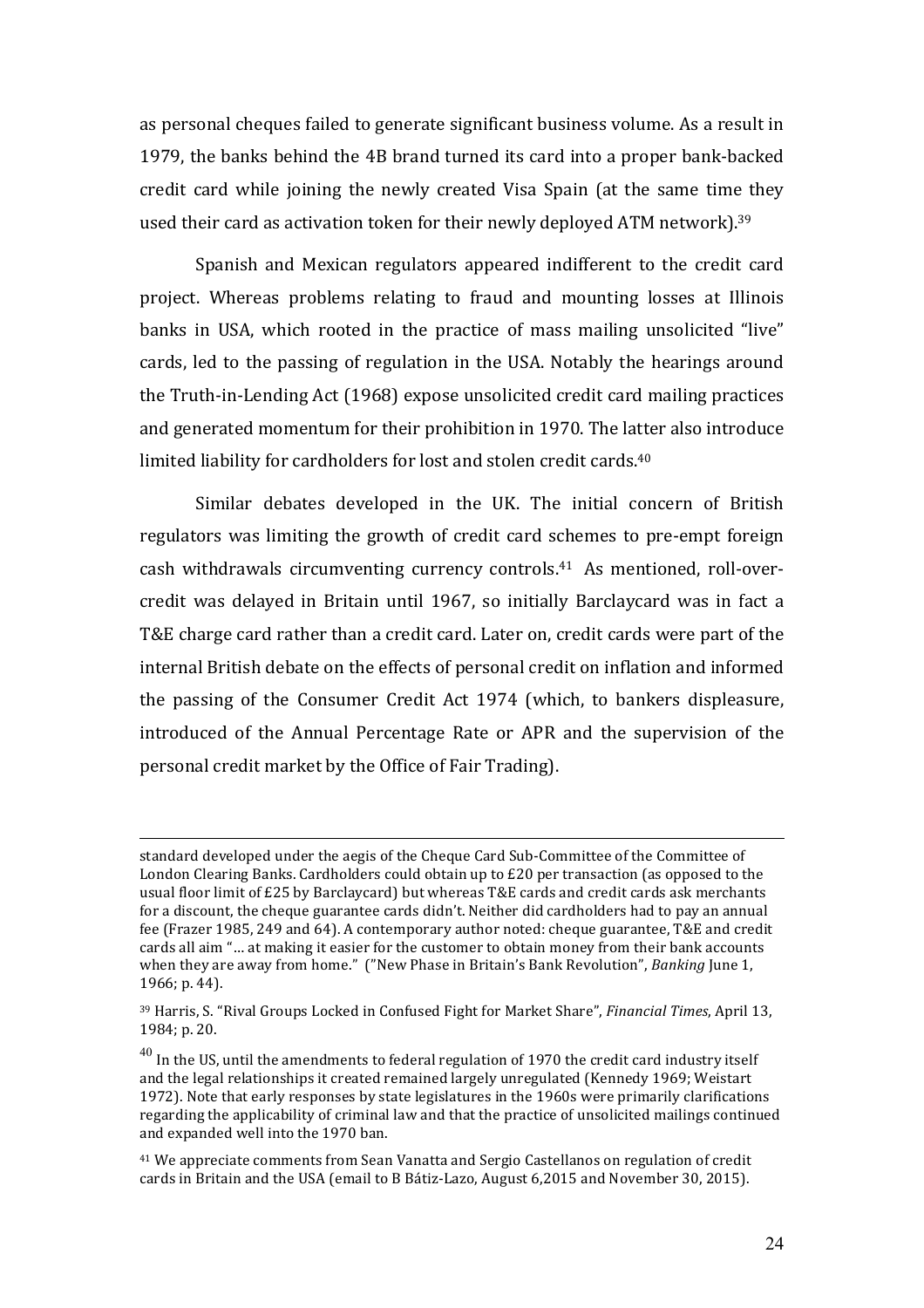## **3.3** Customer selection as the foundation of a global network

To explain the long-term success of bank cards, and specifically the BankAmericard both Stearns (2011b) (explicitly) and Larkin (1966) (implicitly) recognize the importance of access to a large base of middle class customer, brand awareness and banking relationships with merchants that preceded the credit card project. To give an idea of difference of target markets consider that in 1966, American Express issued cards to people earning at least  $£2,000$ p.a.  $(\text{$}7,500$  in the US).<sup>42</sup> At the time income per capita was  $\$4,146.30$  dollars in the USA and \$1,959.60 dollars in the UK  $(E2,032.11)$ . <sup>43</sup> Credit limits of Barcalycard in 1972 oscillated between £50 and £200 according to individual circumstances (businessmen would typically get more). Individuals using a Barclaycard could withdraw up to  $£100$  at a branch of Barclays. At the same time, a cheque guarantee card of any of the other English banks would allow up to £30 cash withdrawal per cheque.

As had been the case in the USA, both individuals and merchants were target of mass mailings. But in order to avoid fraud or heavy losses as had been the case of a rapid expansion of credit cards in Illinois' banks (Kennedy 1969),<sup>44</sup> managers of retail bank branches in Britain, Spain and other foreign licensees of the BankAmericard were asked to suggest names of credit worthy customers and merchants in their vicinity (regardless of the relationship with the bank). Caution paid off and in spite of mass mailing "live" cards, fraud and delinquency were significantly lower in Britain and Spain compared to the USA.

 $\overline{a}$ 

<sup>43</sup> Values in current prices according to http://www.indexmundi.com/facts/indicators/NY.GDP.PCAP.CD/compare?country=gb#country  $=$ gb:us (accessed December 10, 2015). Source for £1 = US\$1.037 was http://ow.ly/VHT3z (accessed December 10, 2015).

<sup>&</sup>lt;sup>42</sup> According to "Measuring Wealth" the value of £2,000 in 1966 would be as little as £30,910.00 using the retail price index or as much as to  $E92,420.00$  using an "economic power" index (http://www.measuringworth.com/ppoweruk accessed November 29, 2015). Either way this was higher than the median income in the UK of £23,300 p.a. in 2012/2013 (Office of National Statistics http://www.ons.gov.uk/ons/dcp171778\_400247.pdf accessed November 29, 2015).

 $44$  Attesting to bankers' caution is the fact that we foud copies of Taylor, H. (1968) "The Chicago Bank Credit Card Fiasco", *Bankers Magazine* 151(1): 49, in both Archivo Histótico BBVA (including translation) and Barclays Group Archives.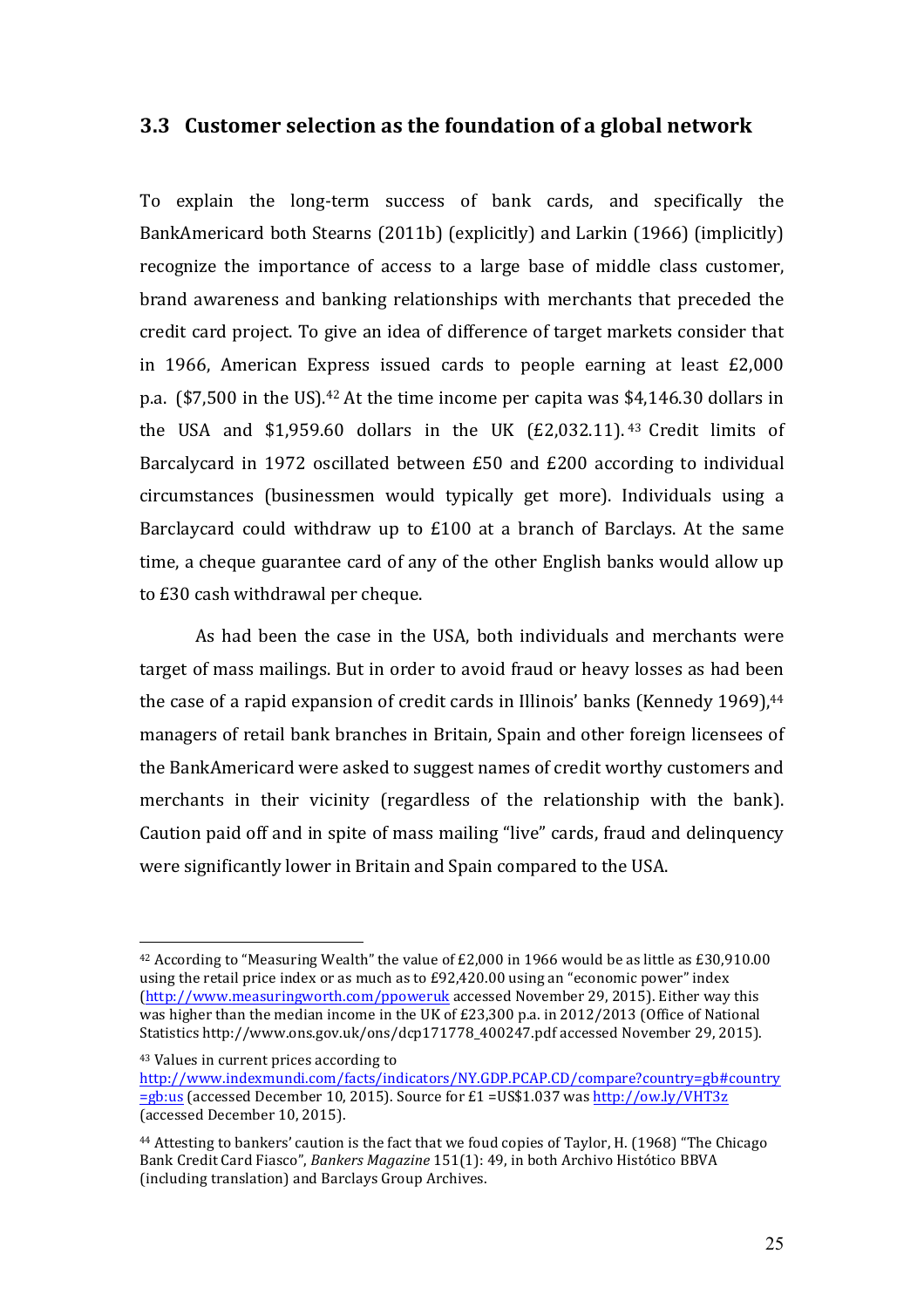Meanwhile Mexican banks faced an uphill battle to introduce the credit card. Incorporating a massive clientele in a developing economy with a weak legal system was a complex task. Banamex initially offered its credit card to customers who were also members of the Rotary Club thus pre-selecting clients that had a previous credit and savings history with the bank and a stable income.<sup>45</sup> Banamex then established a protocol to accept new cardholders. It envisioned the customer demonstrating three or more years working for the same company, at least three years living at the same address, and having a monthly salary of at least of \$5,000 pesos (400 US dollars) - a significant income level at the time, but it covered a large segment of population (given a skewed income distribution typical of emerging markets setting the bar high promised to capture the better off).<sup>46</sup> At the same time and as had been the case in Spain, the relationship of Banamex with medimum-sized and large retail business that were its costumers prior to the launch of the card bank facilitated its adoption.

By the end of 1968, Banamex had  $46,365$  cards in the market and  $6,378$ affiliated establishments. Even more interestingly is the fact that only 2,803 of those establishments were in Mexico City, and 3,575 were dispersed in 93 cities along the country.  $47$  Uptake of Bancomatico was unvielding. In 1969 there were 165,000 cards and 17,500 establishments affiliated to the Banamex network. By 1982 there were more than a 1 million cards and 54,665 establishments. These numbers attested to Banamex had consolidated as the leader with a share of 45.3% of the Mexican card market. $48$  Chart 3 shows the progress of Banamex cards for this period.

## **[Insert Chart 3 around here]**

 $45$  Banamex introduced personal loan in the mid to late 1950s thus giving some customers a track record. However, the extent to which this information was used in credit card selection is not altogether clear given that we were unable to determine the nature and extent of coordination between the personal loan and credit card departments. Interview of Agustín Legorreta Chauvet and Rubén Aguilar by G. Del Angel, March-2009 and June-2004, respectively.

<sup>&</sup>lt;sup>46</sup> In 1968 the recommended minimum payment for a wage earner was 600 pesos per month (46 US dollars); Archivo Banamex, Jorge España, mimeo, 1997.

<sup>47</sup> Archivo Banamex, *Informe Anual*, 1968, 1969 y 1970.

<sup>&</sup>lt;sup>48</sup> Archivo Banamex, *Informes Anuales*, 1970-1982.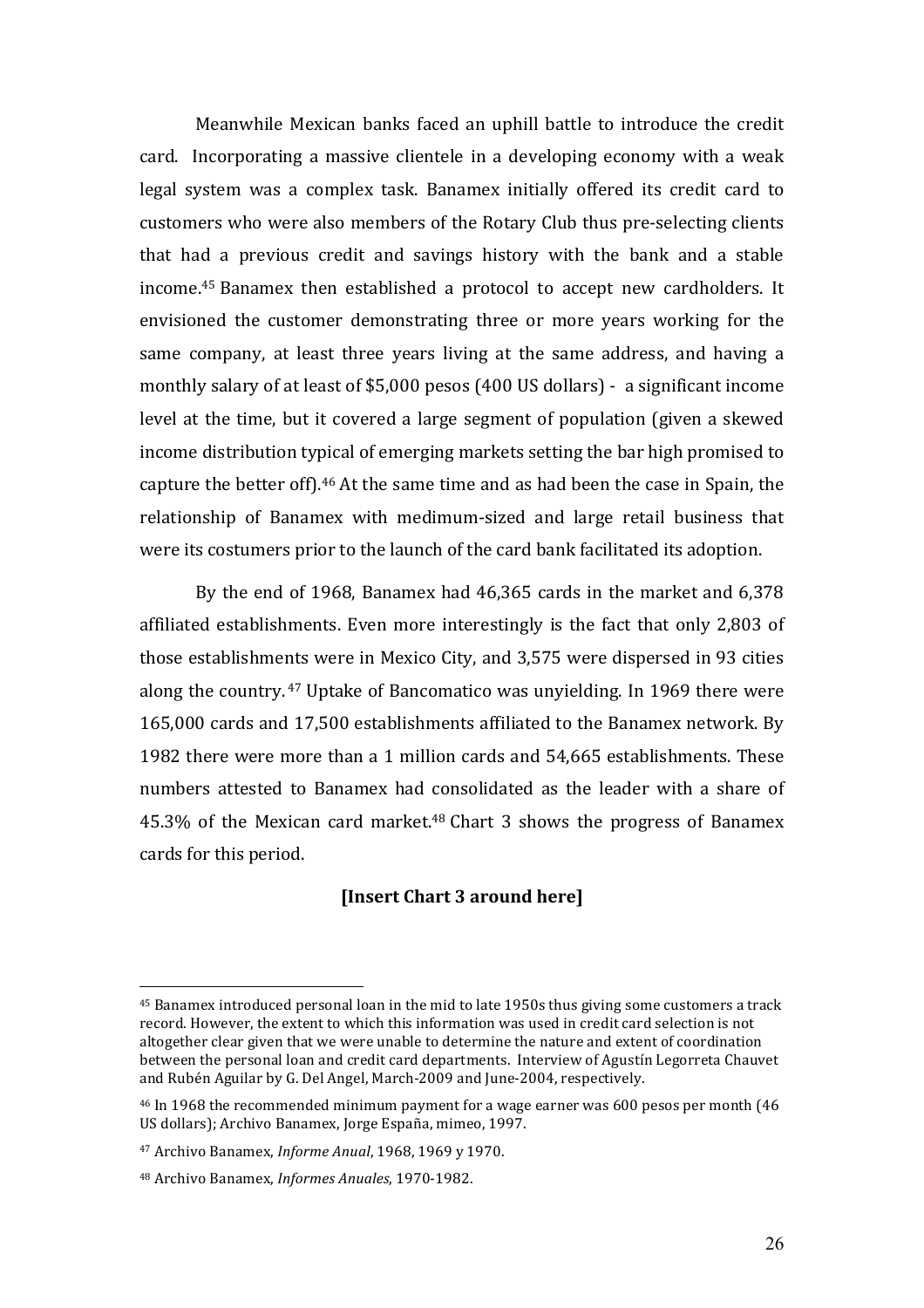Like Banamex, Bancomer had built a large network of retail bank branches in Mexican cities (Del Angel 2011b). As mentioned, presence in urban centers was essential for the selection and recruitment of cardholders and retailers and, therefore, for the success of the bank backed credit card.

As mentioned the top echelons of Bancomer were somewhat skeptical about the credit card project. Nevertheless once committed Bancomer pursued an aggressive marketing strategy to create awareness amongst individuals and business. There is little archival information regarding the way Bancomer selected its cardholder. But between 1969 and 1970 their marketing campaign included an alliance with the Mexican subsidiary of *Reader's Digest* magazine (*Selecciones del Reader's Digest México*), that offered a free subscription to the magazine for each new cardholder of the Bancomer card.<sup>49</sup> Bancomer initially had less than 17,000 establishments affiliated in 1969. By the end of 1970, it had 24,000 and in 1973, these were 34,774. The number of cardholders increased from 217,000 in 1970 to 274,000 in 1974.<sup>50</sup>

BoA was thus successful in turning a proprietary credit card scheme into a payment network by attracting a number of banks to adopt its business model. By 1974 there were 35 million cardholders, almost half a million merchants and 5,700 banks in the BankAmericard system worldwide.<sup>51</sup> The number of issuing banks in the USA was high given the success of in enrolling large banks as issuers and these, in turn, enrolling smaller banks as agents who would solicit card holder applications, sign up merchants and their local geographic area, and clear transactions from these merchants (Vanatta forthcoming). Abroad exclusivity agreements predominated for new members such as Banco Pinto & Sotto Major in Portugal, Sumimoto Bank in Japan, or domestic networks such as Carte Bleue in France and Chargex in Canada. Excluding the USA there were 9.3 million

<sup>&</sup>lt;sup>49</sup> Archivos Económicos SHCP, Excélsior 27-julio-1969, Novedades 28-junio-1969, folio 003201-Banco de Comercio, Archivos Económicos, Fondo Biblioteca Lerdo de Tejada-SHCP.

<sup>50</sup> Del Angel 2007; Archivo CEEY, Bancomer, *Informe Anual*, 1970; Excélsior 1-junio-1970, folio 003201-Banco de Comercio, Archivos Económicos, Fondo Biblioteca Lerdo de Tejada-SHCP.

<sup>51</sup> Archivo Histórico BBVA caja 351, carpeta 2, sub-carpeta 01, "Tarjeta de Crédito. Información al Presidente", May 6,1974.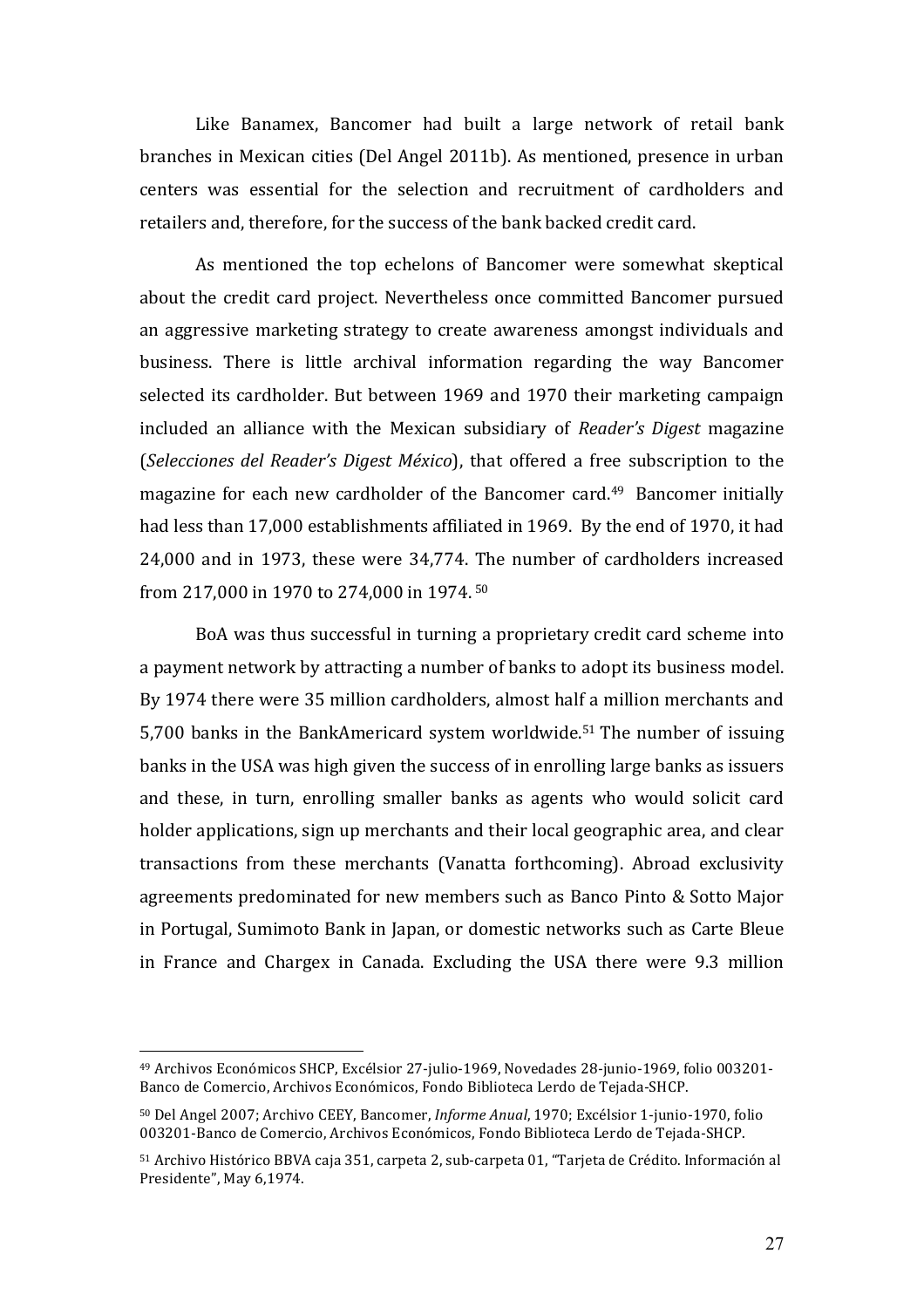cardholders (of which  $542,424$  or  $5.83\%$  of the total were in Spain). <sup>52</sup> Excluding the USA transaction had reached 19 million in volume and \$516 million dollars in value (with an average transaction value of \$27 dollars).

The BoA card network was made out of a collection of 18 independent, domestic, proprietary credit card schemes. A number of things were putting pressure on the organizational architecture notably how to deal with shop floors and cash withdrawals of foreign issued cards. During the first quarter of 1974 and excluding the USA, there had been 1.1 million domestic cash withdrawal transactions with an estimated value of 76 million dollars.<sup>53</sup> Some banks like the Bilbao were not promoting them (and only allowed them as late as January 1973).<sup>54</sup> Nevertheless marketing had led individual cardholders believe that foreign banks would honour withdrawals on foreign cards. In practice this required telephoning the issuing bank for authorization, provided that the two banks had signed an interchange agreement. In other words, cross border use of the blue, white and gold BankAmericard was contingent on bilateral agreements between individual members of the payment network. Each of these had to negotiate legal restrictions as well as fees for cash withdrawals and interchange using foreign cards. To add insult to injury, this was a world that was just waking up to variable exchange rates.

The future was bright for the international members of the BankAmericard system given the growing number of issuing banks inside and outside the USA plus the success in uptake of the BankAmericard by domestic and foreign users and merchants. But it was clear that bilateral contracts were unsustainable for the future of cross bother growth. The cost of managing bilateral agreements threaten to spiral out of control. International member banks thus pressed Ernest J. Young, president of Bank of America Service Corporation or BSC (the point of contact for and contractual entity of all

<sup>52</sup> Unless otherwise stated the rest of this paragraph borrows freely from Archivo Histótico BBVA caja 350, carpeta 2, sub-carpeta 07 "Cometarios sobre evolución de nuestra tarjeta de crédito dentro del sistema BankAmericard en el 1er trimestral 1.974", June 6, 1974.

<sup>53</sup> Ibid.

<sup>54</sup> In the first quarter of 1974 there were 9,795 withdrawals or 0.87% of the total for non-US banks.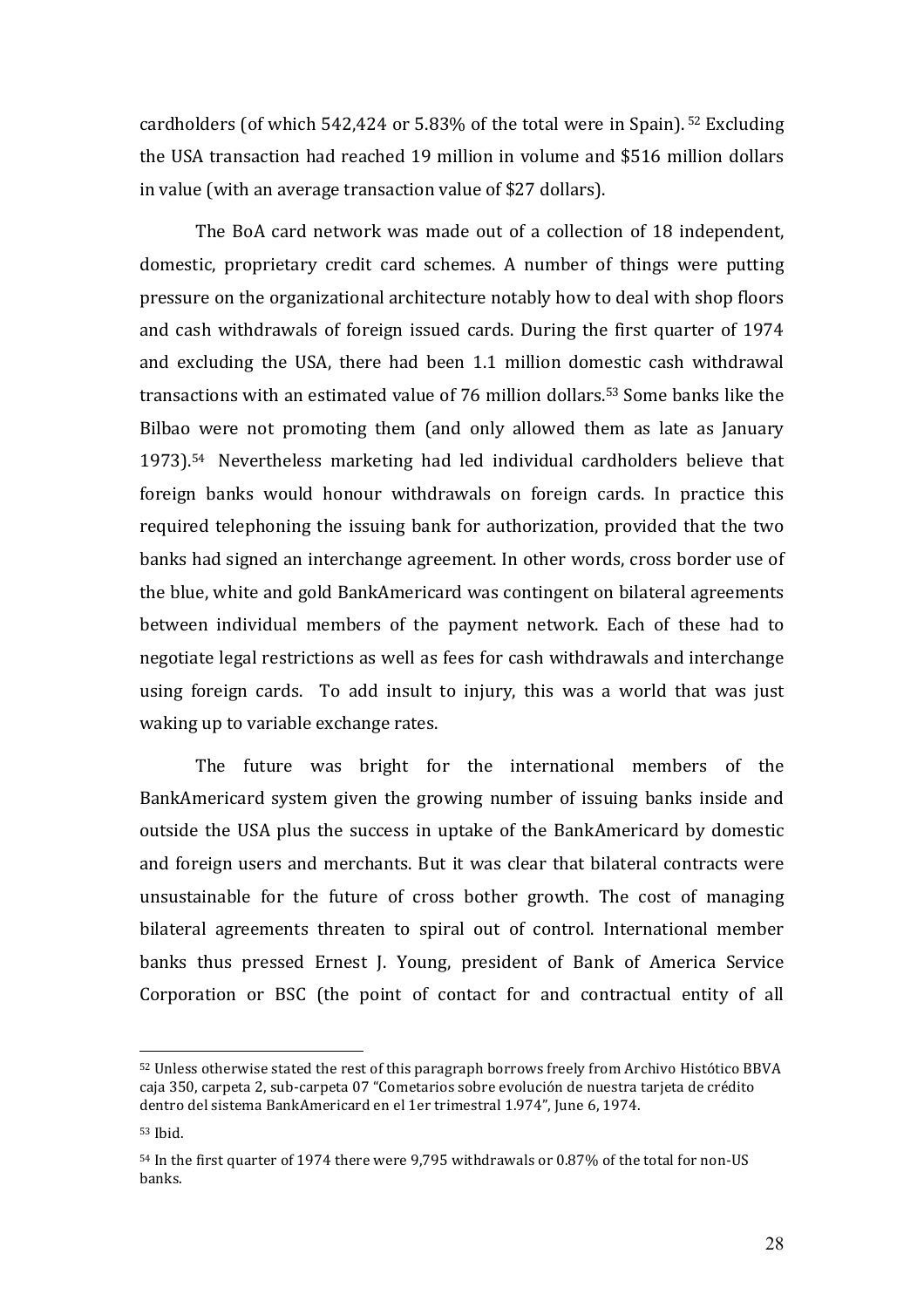international licence holders), to form a "universal credit card company".<sup>55</sup> However and for reasons that are not altogether clear, BoA was reluctant to form in Europe a similar coordinating organization such as National BankAmericard Inc (NBI) was for domestic affiliated banks. International banks had the support of Dee Hock, president of NBI and other directors at BoA (such as Bruce Marcus). BoA eventually acquiescence to licensee pressure but only after that large participants such as Barclays threaten to leave the BoA card system.<sup>56</sup>

The umbrella organization that would set rules for international licensees of the BankAmericard system was called IBANCO and it incorporated in September 1974. This organization was to be modelled on NBI, including the method to formulate the interchange fee.<sup>57</sup> Ernest J. Young was appointed to other duties at BoA and replaced by Ken Lartkin at BSC given that Young was "a sworn enemy of ceding brand name or colours to international licensees."<sup>58</sup> At the same time, international licensees agreed to allow other banks to act as merchants and issue BankAmericards in their countries (but the likes of Bilbao and Barclays many remained the sole acquirer). The by-laws of the new organization also allowed for duality, that is, for merchant banks to participate in competing credit card systems. $59$ 

<sup>55</sup> Archivo Histórico BBVA caja 193: IBANCO-Comité Inernacional – Correspondencia 1973-1974. Letter from Santiago Zaldumbide (Banco de Bilbao) to Joao Ribeira da Fonseca (Banco Pinto e Sotto Mayor), November 12, 1973.

<sup>56</sup> Archivo Histórico BBVA caja 185 (Alta Dirección Ejecutiva), Reunion Sevilla, September 20, 1973.

<sup>57</sup> Archivo Histórico BBVA caja 185 (Alta Dirección Ejecutiva), Reunion del Comité Internacional BankAmericard en San Francisco, November 19 to 20, 1973.

<sup>58</sup> Archivo Histórico BBVA caja 193: IBANCO-Comité Inernacional – Correspondencia 1973-1974. Letter from Santiago Zaldumbide (Banco de Bilbao) to Joao Ribeira da Fonseca (Banco Pinto e Sotto Mayor), November 12, 1973.

<sup>59</sup> Archivo Histórico BBVA caja 185 (Alta Dirección Ejecutiva), Reunion Sevilla, September 20, 1973.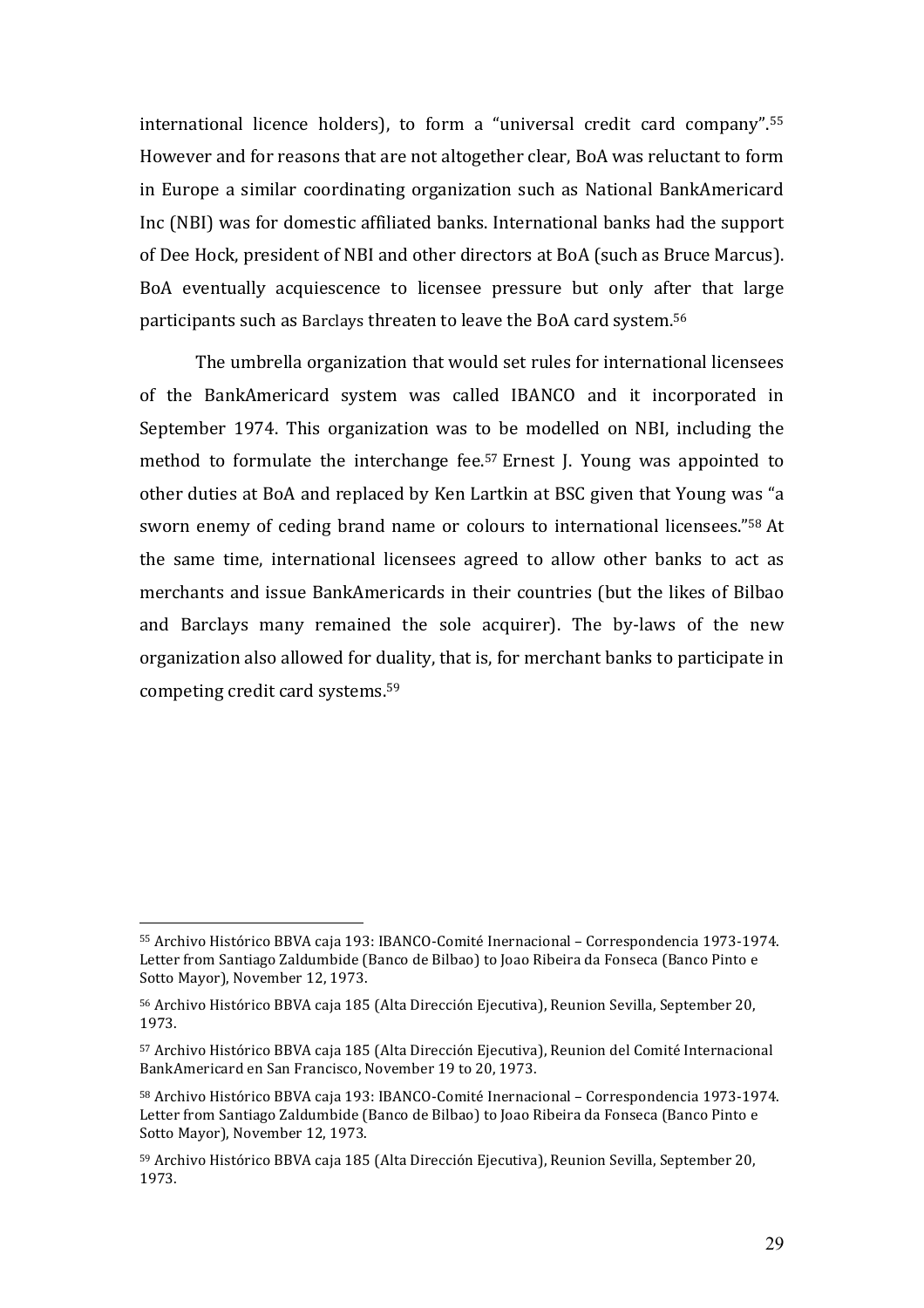# **4 Conclusions and Final Discussion**

The formation of the global bank credit card industry relied on strong domestic players, all of which had large distribution networks and long standing relationships with individual customers and retailers. The combination of a critical mass of users, together with a capacity to adopt and implement technological change and international collaboration explains the ascent of "paying with plastic".

Context specific strategies played a role in how things evolved in the formation of a network. There is little doubt in the literature that mass mailings of unsolicited cards played an important role in establishing the bank credit card market. However, its unbridled use not only led contemporary bankers to be cautions but also resulted in significant losses, delinquency and adverse regulation. Mass mailings of unsolicited cards (or for instance, a mobile payment app in today's world) is a strategy that cannot be replicated today.

So is the case of the so called "no discrimination clause" through which credit card companies forced retailers to offer the same price for goods and services regardless of the payment media. This practice remained in place until relatively recently in most countries. The "no discrimination clause" calls into question the assumption that paying with cash has no transaction cost. Moreover, it hides the fact that the business model behind the credit card is not only aimed at generating interest income from roll over credit but also placing the bank as an intermediary between individuals and retailer, thus, introducing a "toll" in the transfer of value.

The cheque guarantee card is another noteworthy example of a "toll" in the "payments railway" which, at the same time, highlights competitive aspects of the retail payments environment. This alternative form of plastic payments offered bankers and potentially customers and retailers a viable alternative technology to the credit card. The cheque guarantee card built on the preexisting cheque clearing infrastructure and therefore, could be seen as a possible lower risk and less resource demanding investment opportunity. It was certainly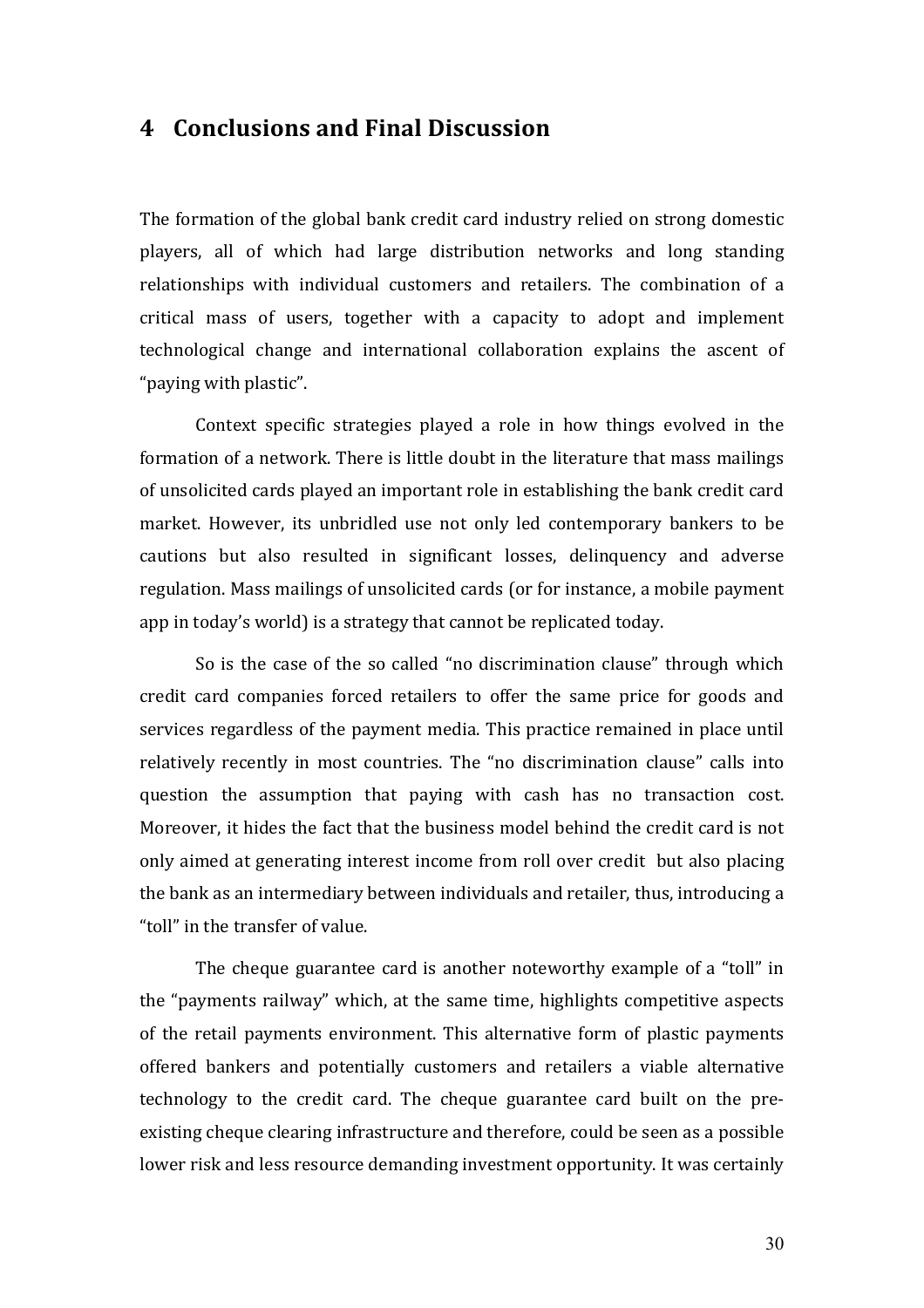more cost effective as it didn't ask for service charges from merchants nor additional annual fees from individuals. Moreover, building on an established product minimized requirements for the training and education of merchants and users (as was the case of the early marketing campaigns behind credit cards). 

To the best of our knowledge there was no attempt to introduce a cheque guarantee card Mexico between 1950 and 1975. There were some attempts in the USA during the 1960s but merchants were reluctant to accept payment from a bank they didn't' know and soon after the credit card became the *de facto* cheque guarantee card from then on (Vanatta forthcoming). However, cheque guarantee card was deployed in several western European countries under the Eurocheque initiative and notably in Germany, where it proved very popular. But so was in the UK where personal cheques had been in use since the  $19<sup>th</sup>$  century and where the cheque guarantee card remained in use until 2011. In the 1960s and early 1970s all major British banks deployed both cheque guarantee and credit cards. During this process and in a canny move, Barclays succeeded in having Barclaycard accepted as a single plastic token that could be used indistinctively as cheque guarantee or credit card.

But of greater interest is the case of the Tarjeta 4B cheque guarantee card in Spain, a country where personal cheques were insignificant prior to 1970. The consortia behind the deployment of the 4B included Santander and Banesto. Both of which prior to the launch of the 4B card in 1972 failed in their attempt to join the Bilbao in issuing the Spanish BankAmericard. As noted above the 4B transformed into a Visa marquee card and ATM activation token in 1979. For us the significance of the effort of the three largest Spanish banks plus Santander to popularise the use of cheques on the back of the 4B card is yet another manifestation not only of the risks and reluctance of bankers associated with the credit card but that at the heart of this business model there was a deliberate attempt at introducing a "toll" in the transfer of value by placing the bank as an intermediary between individuals and merchants. This result has thus significant implications for future research on payment systems as it should relocate some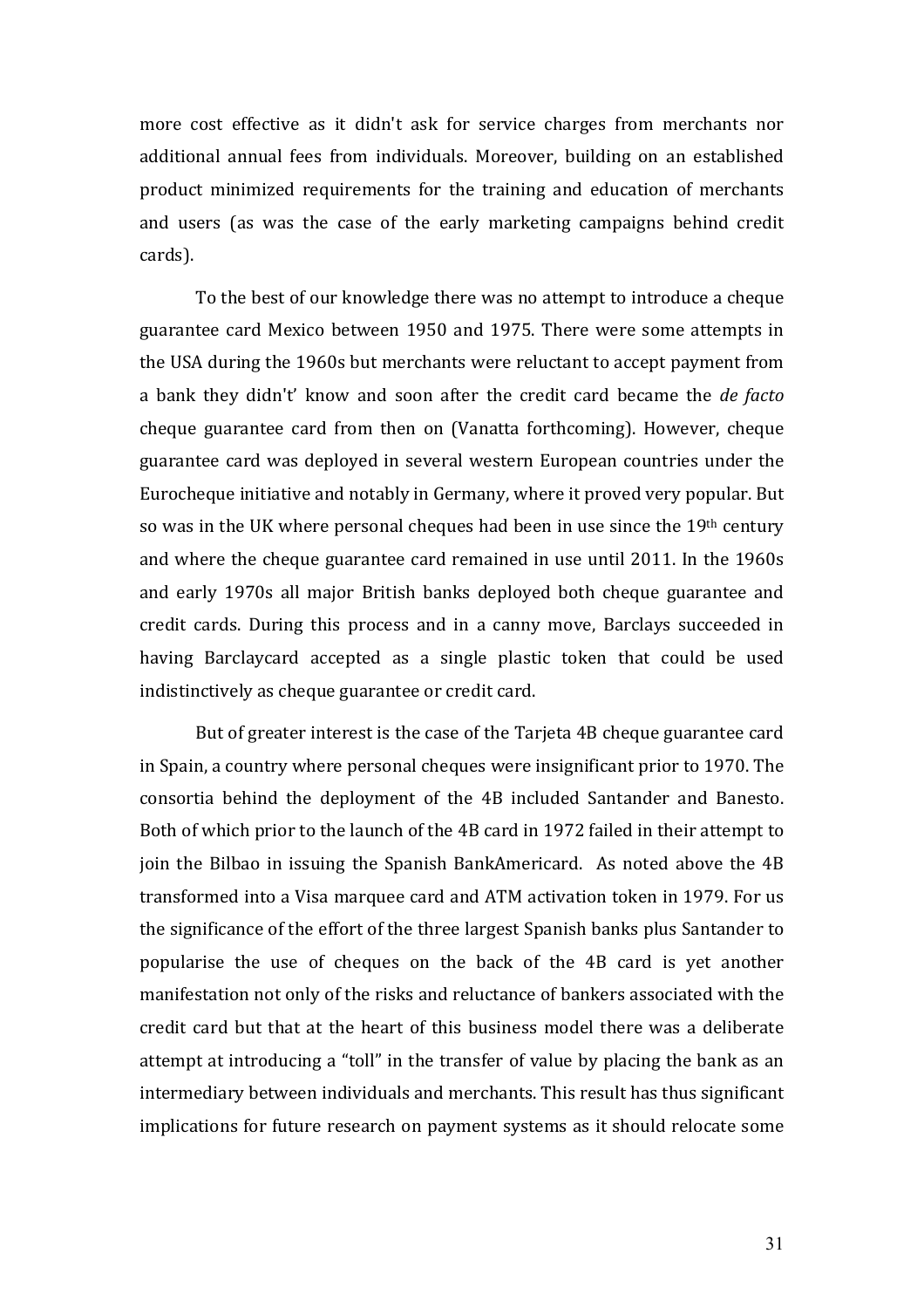of the attention on the dynamics of interchange fees towards the assessment of changes in social welfare that associate with the choice of payment medium.

In summary, our research in this paper aims to explain the formation of what is considered a two-sided market. For this, historical research is indispensable. This paper forwards the idea that the dominant approach to envision payment industries, that is, a framework based in literature of twosided markets, fails to consider the formation of the market and therefore, might be inappropriate for the study of emerging technologies.<sup>60</sup> On the other hand, we find the emerge of the credit card serves as an allegory to understand the effect of fixed costs and critical mass, and how these may constitute initial conditions to analyse these networks.

 $60$  Erik Brynjolfsson "Kindle-ing Competition" (September 28, 2011)

http://www.digitopoly.org/2011/09/28/kindle-ing-competition/ (accessed December 10, 2015).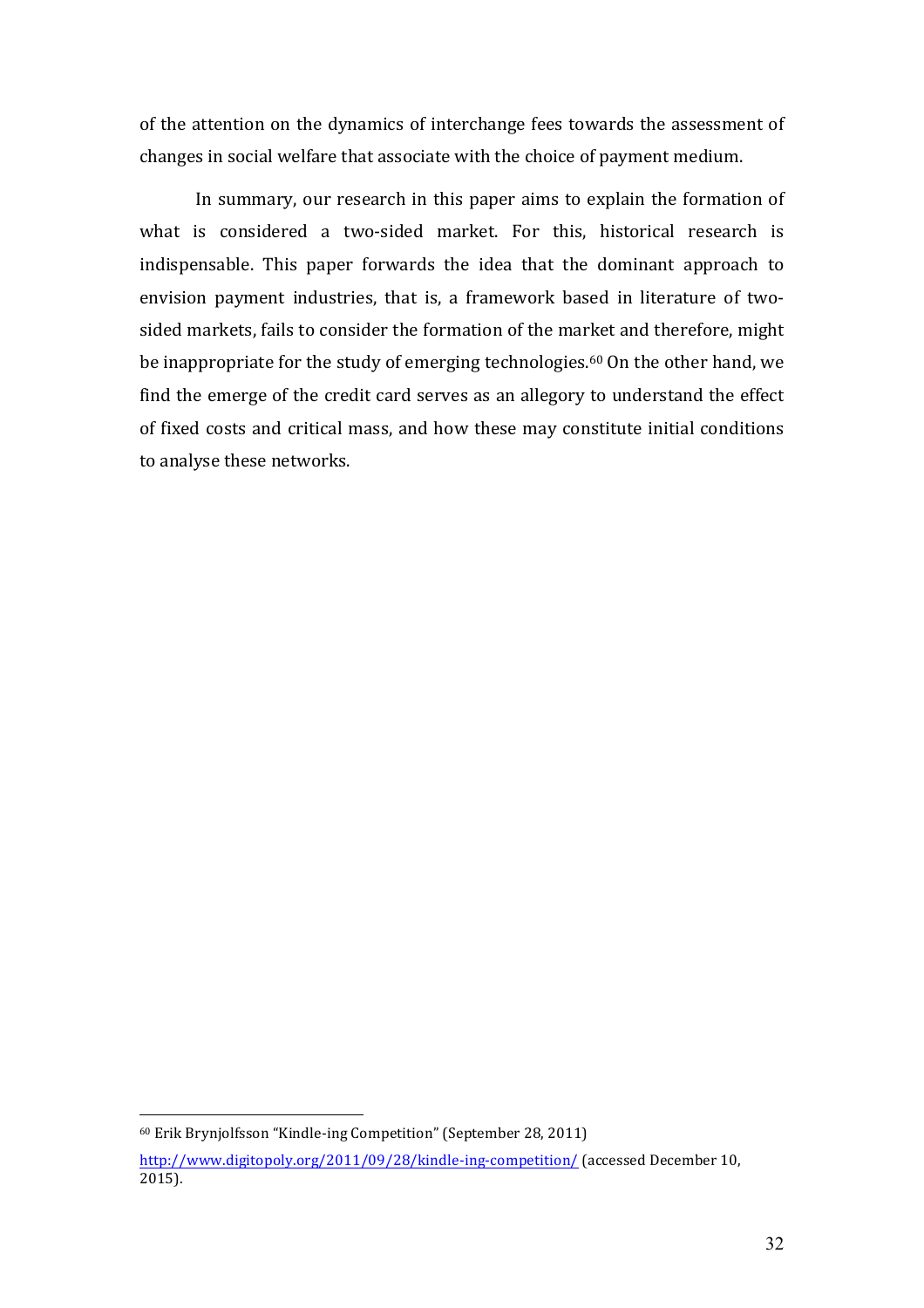# **5 References**

- Ackrill, Margaret, and Leslie Hannah. 2001. *Barclays: The Business of Banking 1690- 1996*. Cambridge: Cambridge University Press.
- Armstrong, Mark. 2006. "Competition in Two-Sided Markets." *RAND Journal of Economics* 37 (3):668-91ß.
- Arroyo Martín, José Victor. 2006. "Los origenes de la tarjeta de crédito bancaria en España, 1970-1980." In, edited by Archivo Histórico BBVA. Bilbao.
- Ausubel, Lawrence M. 1991. "The Failure of Competition in the Credit Card Market." *The American Economic Review* 81 (1):50-81.
- Bátiz-Lazo, Bernardo. 2004. "Strategic Alliances and Competitive Edge: Insights from Spanish and UK Banking Histories." *Business History* 46 (1):23-56.
- Bátiz-Lazo, Bernardo, and Gustavo A. del Angel. 2003. "Competitive collaboration and market contestability: cases in Mexican and UK banking (1945-1975)." *Accounting, Business and Financial History* 13 (3):1-30.
- Bátiz-Lazo, Bernardo, and Nurdilek Hacialioglu. 2005. "Barclaycard: Still the king of pla\$tic?" In *Exploring Corporate Strategy: Text and Cases*, edited by Gerry Johnson , Kevan Scholes and Richard Withington, 892-906. Harlow: Prentice Hall / Financial Times.
- Bátiz-Lazo, Bernardo, Thomas Haigh, and David L. Stearns. 2014. "How the future shaped the past: The case of the cashless society." *Enterprise & Society* 15 (1):103-31.
- Bátiz-Lazo, Bernardo, Tobias Karlsson, and Björn Thodenius. 2014. "The Origins of the Cashless Society: Cash Dispensers, Direct to Account Payments and the Development of On-line Real-time Networks, c. 1965-1985." *Essays in Economic and Business History* 32:100-37.
- Bátiz-Lazo, Bernardo, and Joan Carles Maixé-Altés. 2011. "Managing Technological Change by Committee: Adoption of Computers in Spanish and British Savings Banks (circa 1960-1988)." *Revista de Historia Industrial* 47 (November):117- 50.
- Bátiz-Lazo, Bernardo, Joan Carles Maixé-Altés, and Paul Thomes. 2011. *Technological Innovation in Retail Finance: International Historical Perspectives*. Edited by Matthias Kipping and Ray Stokes, *Routledge International Studies in Business History*. London and New York: Routledge.
- Bátiz-Lazo, Bernardo, and Peter Wardley. 2007. "Banking on Change: Information Systems and Technologies in UK High Street Banking, 1919-1969." *Financial History Review* 14 (2):177-205.
- Baxter, William F. 1983. "Bank Exchange of Transactional Paper: Legal and Economic Perspetives." *Journal of Law and Economics* 26 (3):541-88.
- Bell, Stephanie. 2001. "The Role of the State in the Hierarchy of Money." *Cambridge Journal of Economics* 25 (149-163).
- Bellamy, Edward. 2000 [1888]. *Looking Backward*. London: William Reeves.
- Carbó-Valverde, Santiago, Sujit Chakravorti, and Francisco Rodriguez Fernández. 2009. "Regulating Two-Sided Markets." In, edited by European Central Bank. Frankfurt am Main.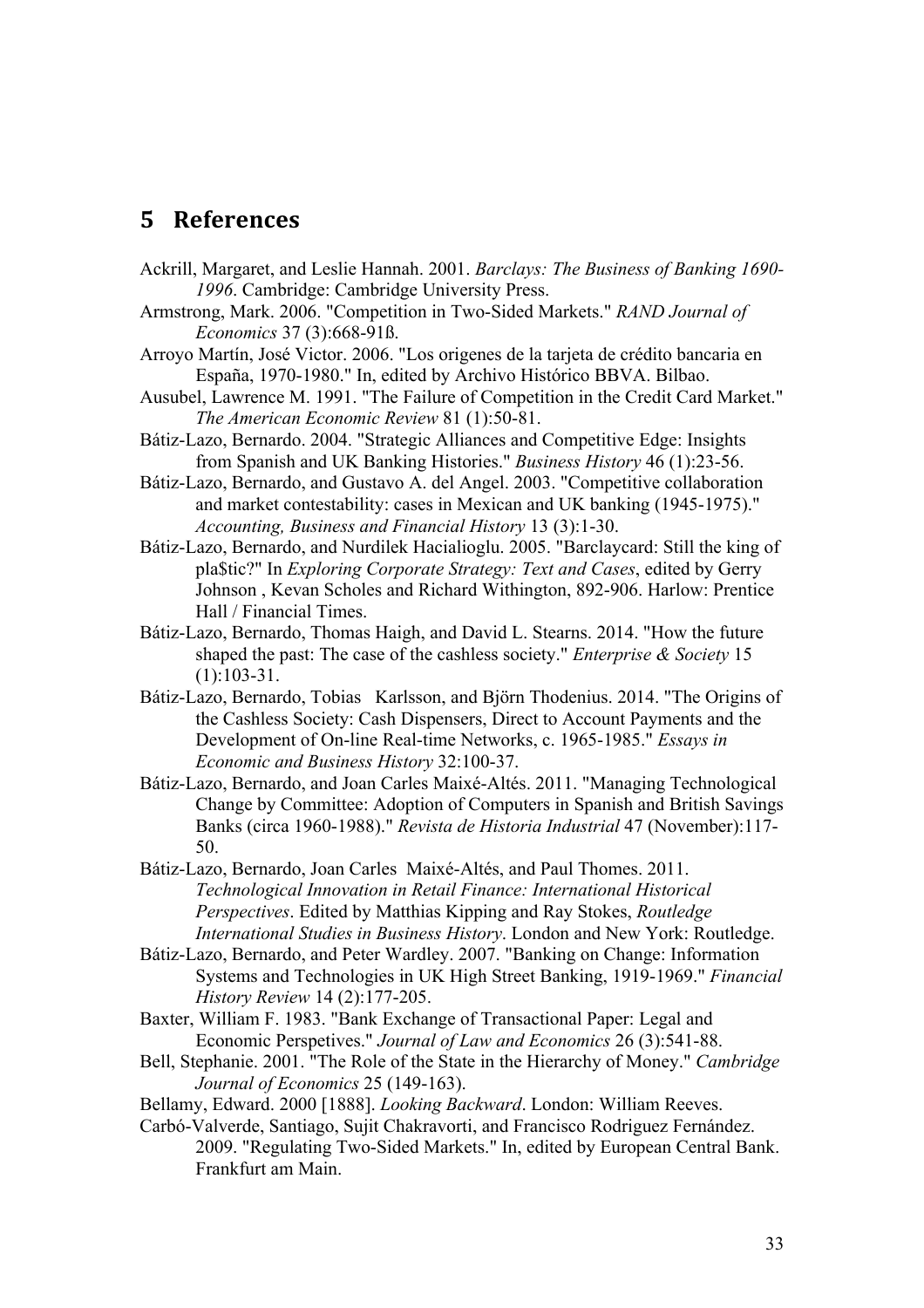-, forthcoming. "The role of Interchange Fees in Two-Sided Markets: An Empirical Investigation on Payment Cards." *Review of Economics and Statistics*.

Chandler, Alfred D. 1990. "The Enduring Logic of Industrial Success." *Harvard Business Review* (Mar-Apr):130-40.

Del Angel, Gusavo. 2007. *BBVA-Bancomer. 75 años*. México, D.F.: El Equilibriista y Fundación BBVA-Bancomer.

- Del Angel, Gustavo. 2011. "Computerization of commercial banks and the building of an automated payments system in Mexico, 1965-1990." In *Technological Innovation in Retail Finance: International Historical Perspectives*, edited by Bernardo Bátiz-Lazo, Joan Carles Maixé-Altés and Paul Thomes, 92-117. London: Routledge.
- Deville, Joe. 2013. "Paying with plastic: The enduring presence of the credit card." In *Accumulation: The Material Politics of Plastic*, edited by Jennifer Gabrys, Gay Hawkins and Mike Michael, 87-103. London: Routledge.
- Drury, C. 1994. *Survey of Management Accounting in UK Building Societies*. London: Chartered Institute of Management Accountants.
- -. 1998. "Management Accounting and Information Systems in UK Building Societies." *The Service Industries Journal* 18:125-43.
- Evans, David S. 2011. *Interchange Fees: The Economics of Regulation of What Merchants Pay for Cards*. Cambridge MA: Competition Policy International.
- Evans, David S., and Richard Schmalensee. 2005. *Paying with Plastic: The Digital Revolution in Buying and Borrowing (2nd ed)*. Cambridge, MA: The MIT Press.
	- ———. 2008. "Markets with two-sided platforms." *Issues Competition and Law Policy*:667-93.
- Forston, J. R. 1990. *El dinero de plástico : historia del crédito al consumidor y de los nuevos sistemas de pago en México.* México. D.F. : J.R. Fortson Editores y Carnet.
- Frazer, Patrick. 1985. *Plastic and Electronic Money: New Payment Systems and their Implications*. Cambridge: Woodhead-Faulkner.
- Hannan, T. , and M. McDowell. 1987. "Rival Precedence and the Dynamics of Technology Adoption: an Empirical Analysis." *Economica* 54 (214):151-71.
- Hayashi, Fumiko, and Zhu Wang. 2011. "Product Innovation and Network Survival in the US ATM and Debit Card Industry." In, edited by Federal Reserve Bank of Kansas City RXP 08-14. Kansas City, MO.
- Hyman, Louis. 2012. *Debtor Nation: The History of America in Red Ink (Politics and Society in Twentieth-Century America)*. Princeton, NJ: Princeton University Press.
- Kennedy, Thomas R. 1969. "The Plastic Jungle." *Montana Law Review* 31 (1 (Fall)):29-50.
- Larkin, Kenneth V. 1966. "Launching A National Credit Card." In *The Pacific Banker & Business*, 23-4.
- Liebowitz, Stan J., and Stephen E. Margolis. 1990. "The Fable of the Keys." *Journal of Law and Economics* 33 (1):1-15.
- Mair, Andrew. 1999. "Learning from Honda." *Journal of Management Studies* 36  $(1):25-44.$
- Maixé-Altés, J. Carles. 2015. "ICT the Nordic Way and European Retail Banking." In *History of Nordic Computing 4, 4th IFIP WG 9.7 Conference, HiNC 4.*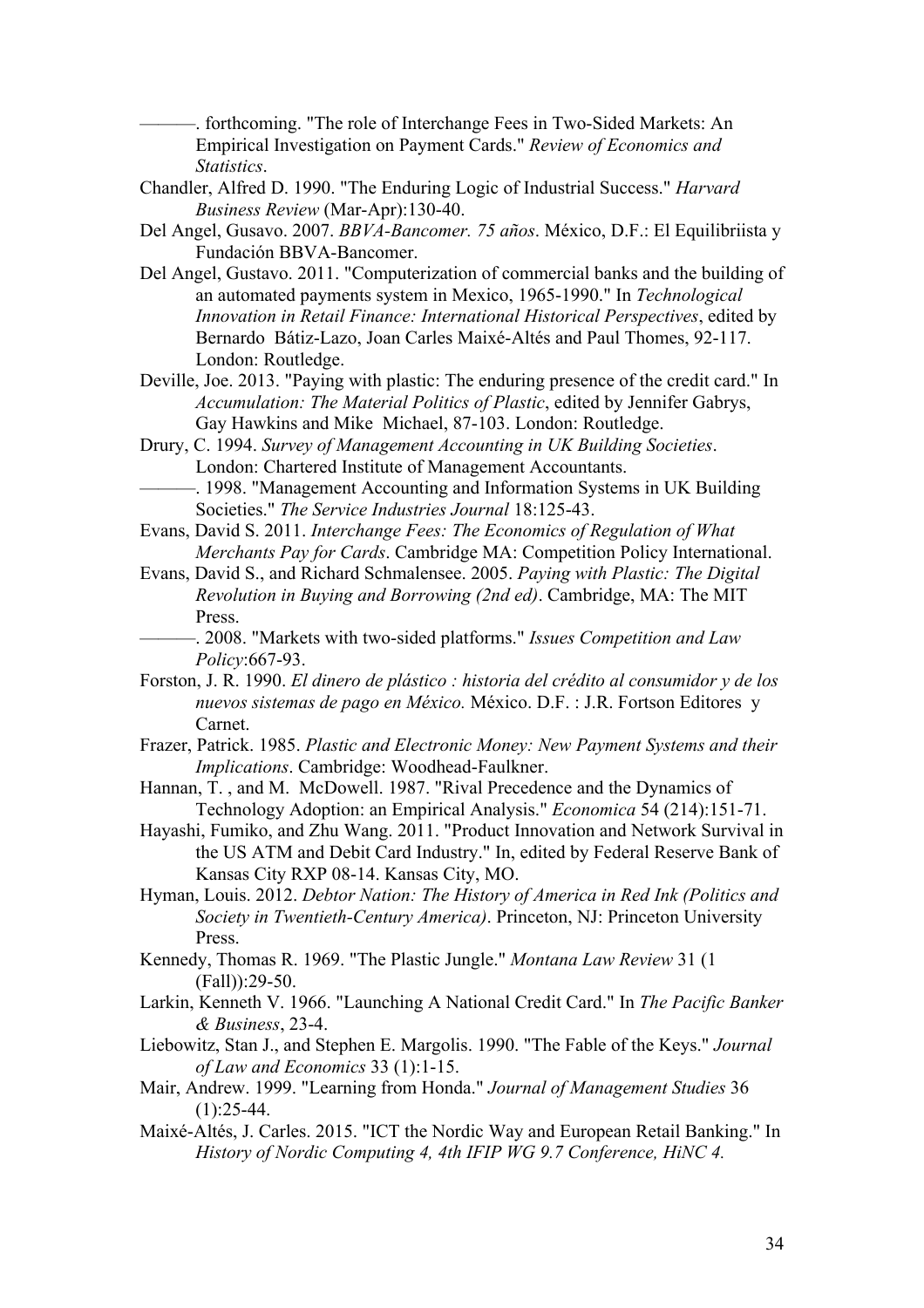*Revised Selected Papers*, edited by Christian Gram, Per Rasmussen and Soren Duus Ostergaard, 249-62. Heidelberg: Springer Verlag.

- Mandell, Lewis. 1990. *The Credit Card Industry: A History*. Boston, MA: Twayne Publishers.
- Manning, Robert D. 2000. *Credit Card Nation: The Consequences of America's Addiction to Credit*. New York, NY: Basic Books.
- Maurer, Bill. 2012. "Forms and Functions of Value Transfer in Contemporary Society." *Cambridge Anthropology* 30 (2):15-35.
	- ———. 2015. *How Would You Like To Pay? How Technology is Changing the Future of Money*. Durham, NC: Duke University Press.
- McAndrews, James, and Zhu Wang. 2008. "The Economics of Two-Sided Payment Card Markets: Pricing, Adoption and Usage." In *Economics Research Department WP -8-12*, edited by Federal Reserve Bank of Kansas City. Kansas City MO.
- Olegario, Rowena. 2016. *The Engine of Enterprise: Credit in America*. Cambridge, MA: Harvard University Press
- Pueyo Sánchez, Javier. 2003. "Oligopolio y competencia en la banca española del siglo XX: concentración económica y movilidad intra-industrial, 1922–1995." *Revista de Historia Económica / Journal of Iberian and Latin American Economic History* 21 (March):147-95.
- Pullen, Robert W., and Frederick D. O'Connell. 1966. "Supplement to Bank Credit Card and Related Plans." In *New England Business Review*, edited by Federal Reserve Bank of Boston. Boston, MA.
- Ritzer, George. 1995. *Expressing America: A Critique of the Global Credit Card Industry*. Thousand Oaks, CA: Pine Forge Press.
- Rochet, Jean-Charles, and Jean Tirole. 2002. "Cooperation among competitors: some economics of payment card associations." *RAND Journal of Economics* 33  $(4):549-70.$ 
	- ———. 2006. "Two-sided markets: a progress report." *RAND Journal of Economics* 37 (3):645-67.
- Róna-Tas, Ákos , and Alya Guseva. 2014. *Plastic Money: Constructing Markets for Credit Cards in Eight Postcommunist Countries,* . Redwood City, CA: Stanford University Press.
- Smith, Ernie. "From Metal Coins to Venmo: A History of America's Credit Cards." Accessed September 18, 2015. http://www.atlasobscura.com/articles/frommetal-coins-to-venmo-a-history-of-americas-credit-cards.
- Stearns, David L. 2011a. "Automating Payments: Origins of the Visa Electronic Payment System." In *Technological Innovation in Retail Finance: International Historical Perspectives*, edited by Bernardo Bátiz-Lazo, Joan Carles Maixé-Altés and Paul Thomes, 246-74. London: Routledge.
	- ———. 2011b. *Electronic Value Exchange: Origins of the Visa Electronic Payment System*. Edited by Martin Cambell-Kelly, *History of Computing*. London: Springer-Verlag.
- Straw, Steven White. 1976. "An analysis of Consumer usage of computer consoles for credit cards, an empirical exploration of retail customer behavior." The Ohio State University.
- Vanatta, Sean. forthcoming. "Making Credit Convinient: The Political Economy of Bank Credit Cards in Postwar America." Princeton University.
- Vander Weyer, Martin. 2000. *Falling Eagle: The Decline Of Barclays Bank*. London: Weidenfield & Nicolson.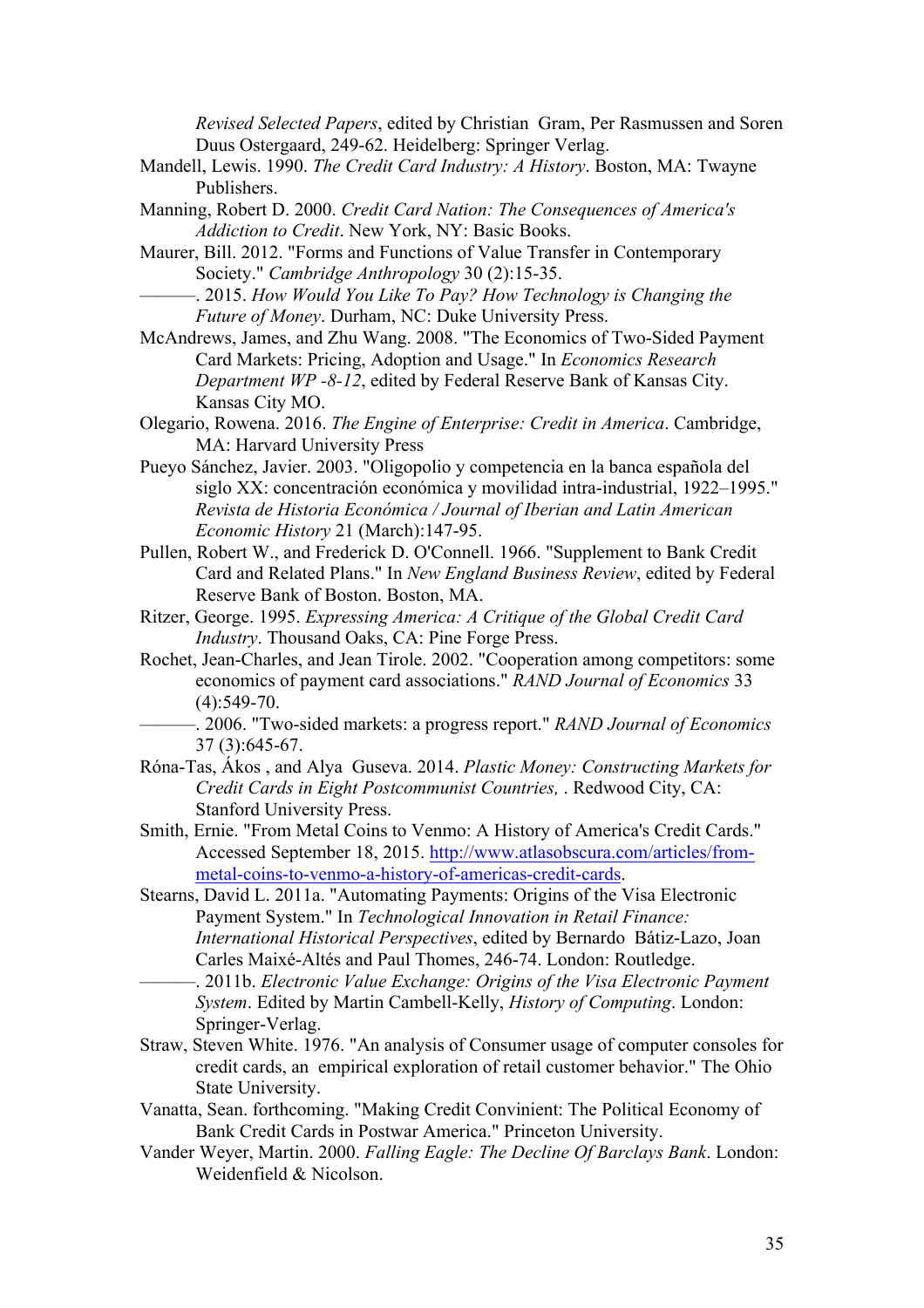- Verdier, Marianne. 2006. "Retail Payment Systems: What can we Learn from Two-Sided Markets?" *Communications & Strategies* 61 (1):37-59.
- -. 2011. "Interchange Fees in Payment Card Systems: A Survey of Literature." *Journal of Economic Surveys* 25 (2):273-97. doi: 10.1111/j.1467- 6419.2009.00607.x.
- Weistart, John C. 1972. "Consumer Protection in the Credit Card Industry: Federal Legislative Controls " *Michigan Law Review* 70 (August):1475-543.
- Williams, Jonathan. 2015. "Electronic Banking." In *The Blackwell Encyclopaedia of Management – Vol. IV Finance (3rd ed)* edited by C.L. Cooper. Oxford: Blackwell Publishing.
- Wray, L. Randall. 1990. *Money and Credit in Capitalist Economies: The Endogenous Money Approach*. Cheltenham: Edward Elgar.
	- ———. 2004. *Credit and State Theories of Money: The Contributions of A. Mitchell Innes*. Cheltenham: Edward Elgar.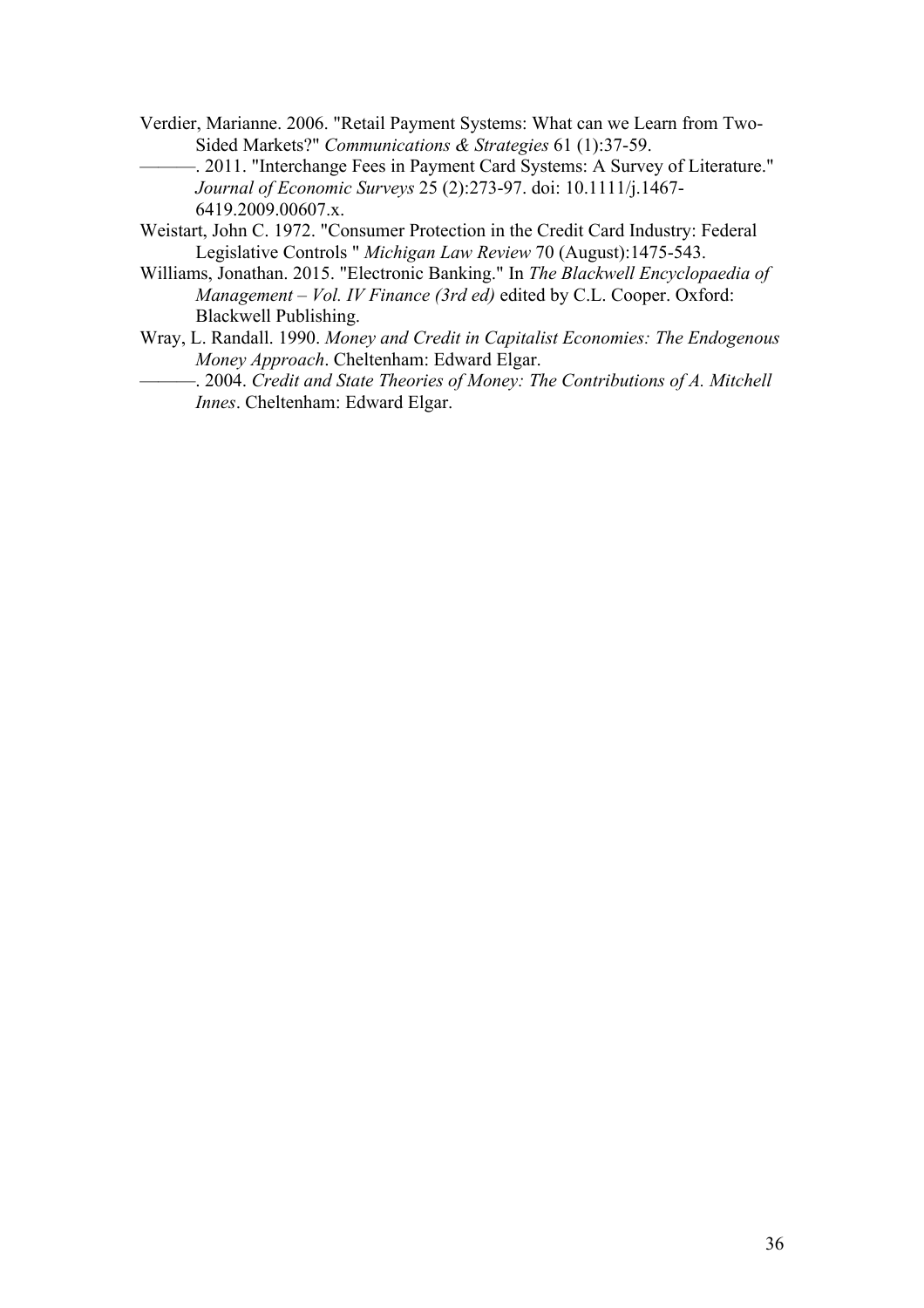

**Chart 1. Credit granted by bank-backed credit cards in the United States, billion dollars, 1967- 1975.** 

*Source*: Straw (1976) with data from the Federal Reserve.





Source: data from the Bank of International Settlements.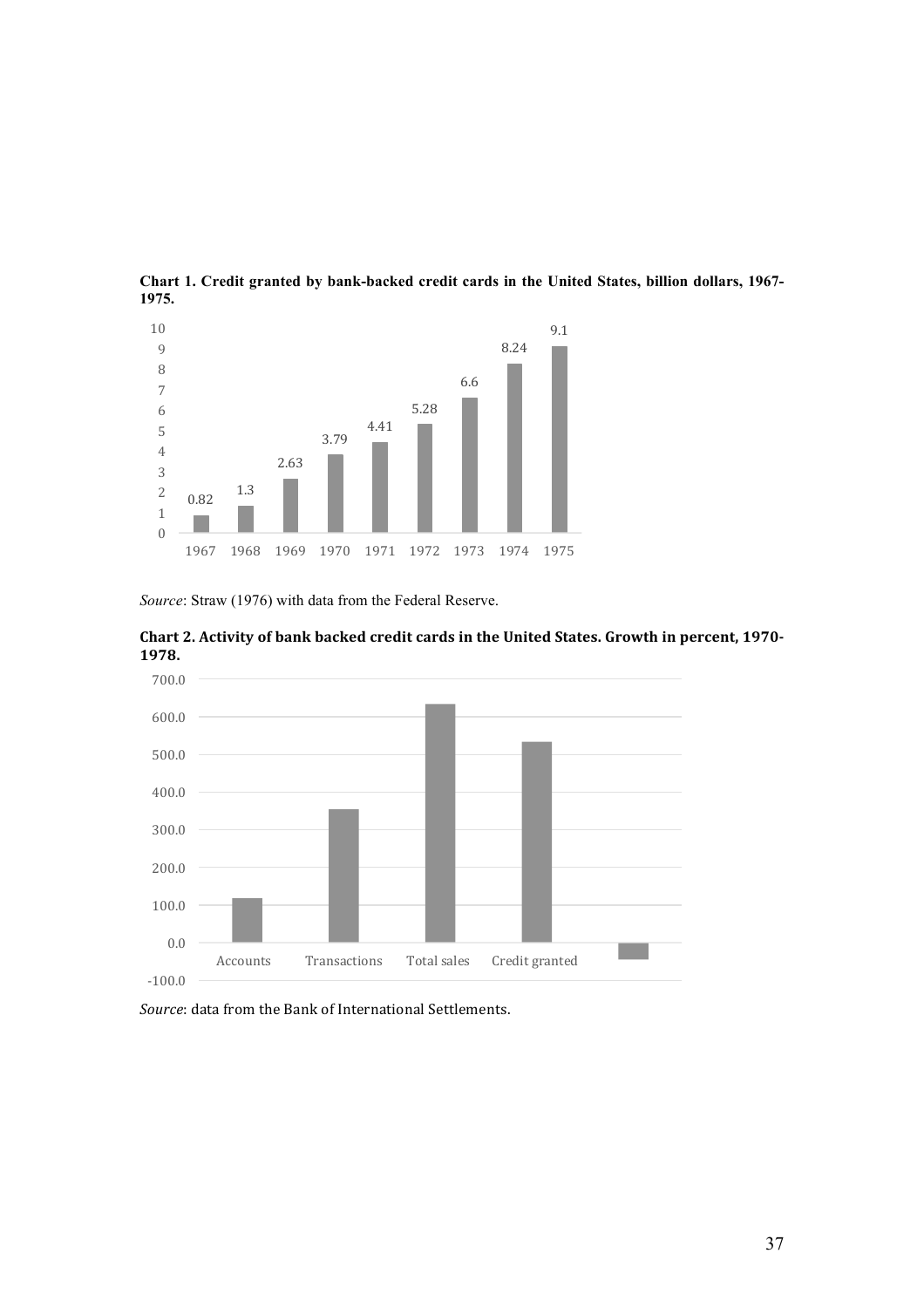

**Chart 3. Credit cards issued by Banamex in Mexico (millions), 1970-1985.** 

*Source*: Archivo Banamex, Banamex Informes Anuales, 1970 to 1985.